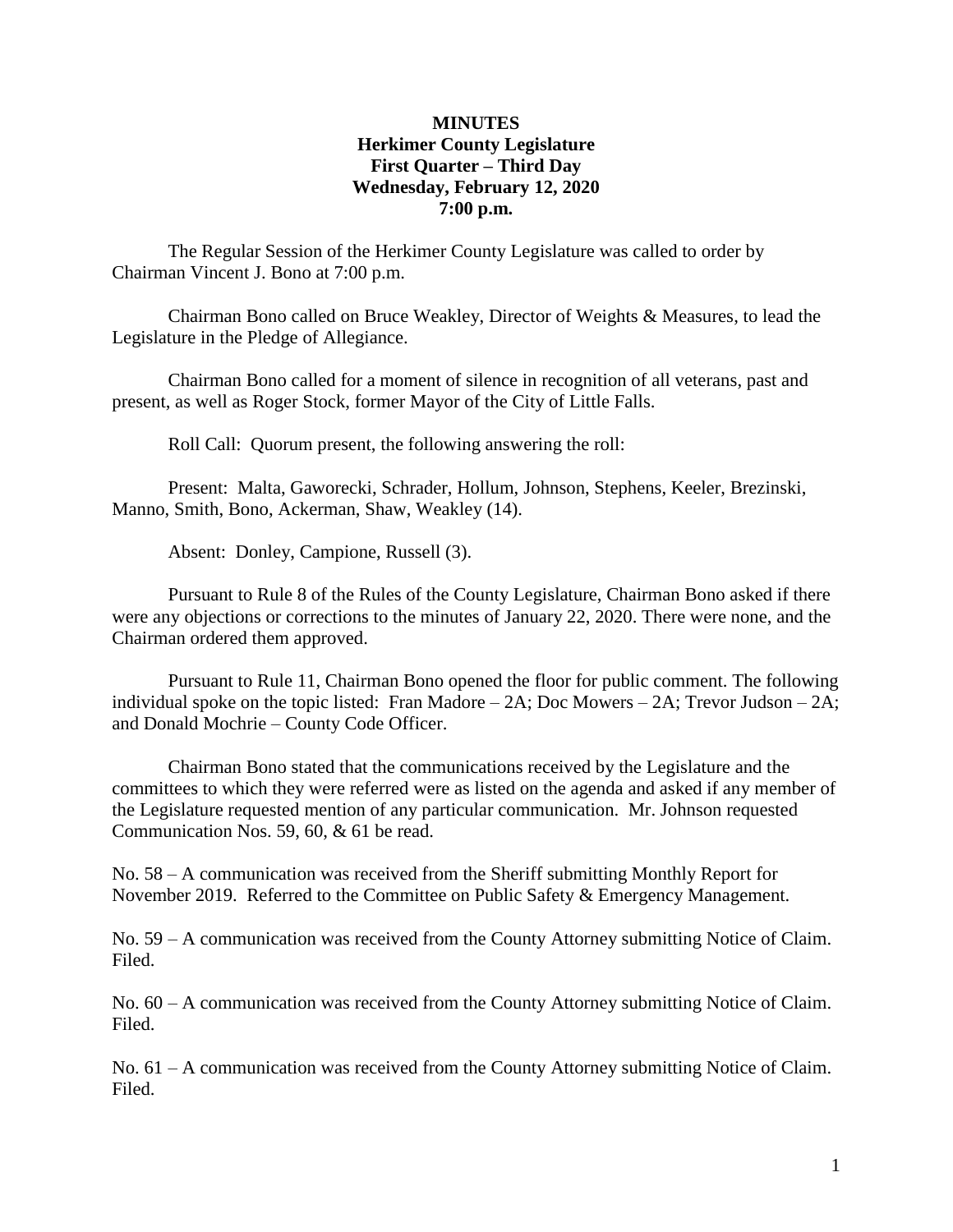No. 62 – A communication was received from the Director of Community Services advising of appointments to Community Service Board. Filed.

No. 63 – A communication was received from the Director of Emergency Services advising of appointments for Deputy EMS Coordinators. Filed.

No.  $64 - A$  communication was received from the Personnel Officer submitting GASB 74  $& 75$ actuarial report for 2019. Filed.

No. 65 – A communication was received from the STOP-DWI Coordinator advising of closing out 2018-2019 Crackdown Grant. Filed.

No. 66 – A communication was received from NYS Department of State advising of Filing of Local Law No. 1 for 2020. Filed.

No. 67 – A communication was received from Soil & Water submitting 2019 Annual Report. Filed.

No. 68 – A communication was received from State Representatives submitting a copy of letter to FEMA. Filed.

No. 69 – A communication was received from the County Auditor submitting report of corrected tax rolls. Filed.

No. 70 – A communication was received from the County Attorney submitting letter regarding Parcel in the Town of Schuyler. Referred to the Committee on County Properties and the Committee on Ways & Means.

No. 71 – A communication was received from the Commissioners of Elections submitting 2019 Annual Report. Referred to the Committee on Administration/Veterans' Affairs.

No. 72 – A communication was received from the Director of Community Services submitting 2019 Annual Report. Referred to the Committee on Human Resources.

No.  $73 - A$  communication was received from the Director of Office for the Aging submitting 2019 Annual Report. Referred to the Committee on Human Resources.

No. 74 – A communication was received from the Personnel Officer submitting 2019 Annual Report. Referred to the Committee on Ways & Means.

No. 75 – A communication was received from the Personnel Officer submitting 2019 Annual Report for former HC Self-Insured Workers' Compensation Plan. Referred to the Committee on Ways & Means.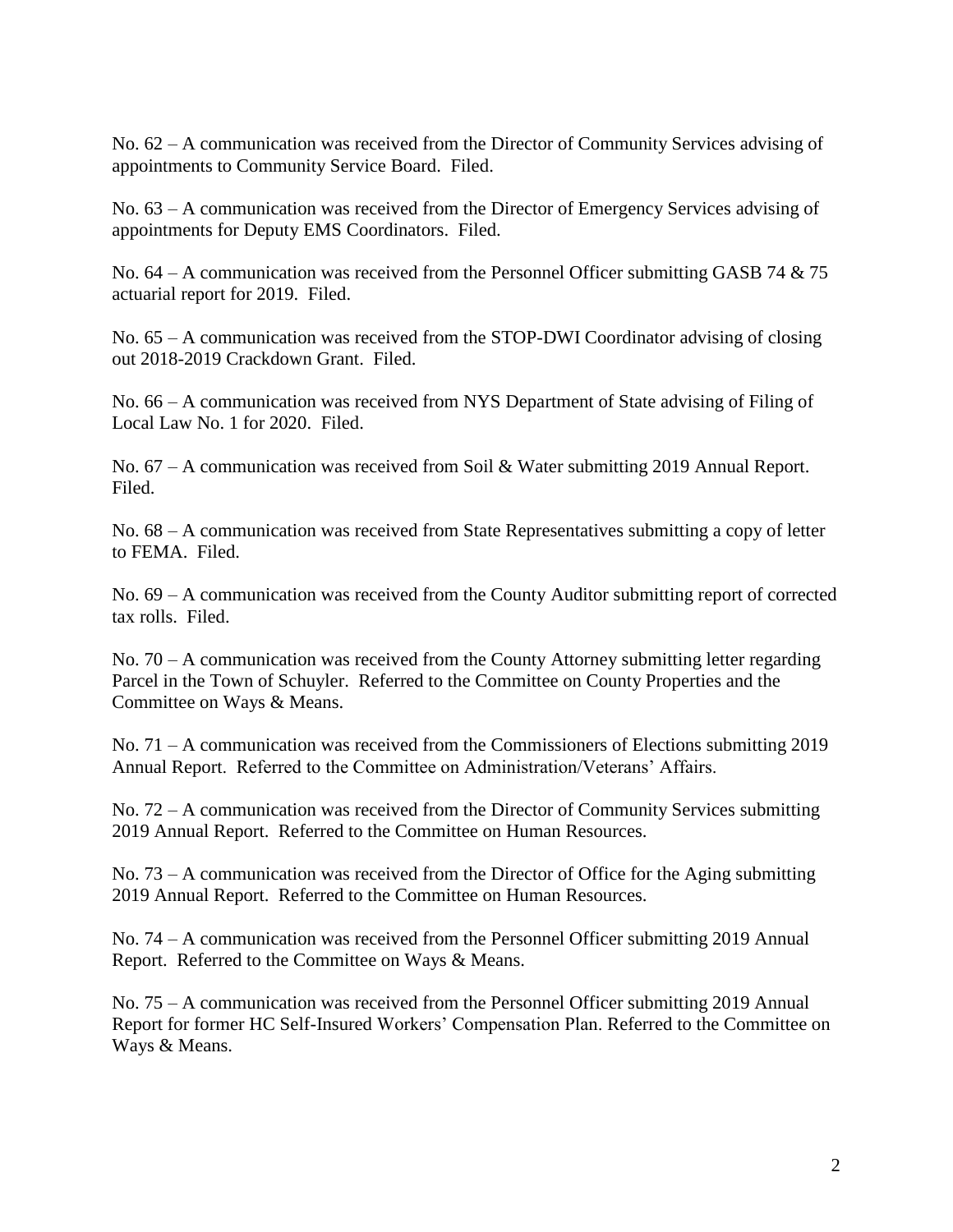No. 76 – A communication was received from the Personnel Officer submitting 2019 Annual Report for Stand Alone Workers Compensation Self-Insurance Coverage. Referred to the Committee on Ways & Means.

No. 77 – A communication was received from the Budget Officer/Purchasing Agent submitting 2019 Annual Report. Referred to the Committee on Ways & Means.

No. 78 – A communication was received from the Director of Weights & Measures submitting 2019 Annual Report. Referred to the Committee on Natural Resources.

No. 79 – A communication was received from the Director of Emergency Services requesting appointments to Fire Advisory Board. Referred to the Committee on Public Safety & Emergency Management.

No. 80 – A communication was received from the Chairman of Herkimer County Legislature submitting appointment to Cornell Cooperative Extension Board. Referred to the Committee on Natural Resources.

No. 81 – A communication was received from the Secretary/Treasurer of 22 Sportsmen Club submitting appointment to Regional Fish & Wildlife Board. Referred to the Committee on Natural Resources.

No. 82 – A communication was received from the Budget Officer/Purchasing Agent requesting budget amendment. Referred to the Committee on Ways & Means.

No. 83 – A communication was received from the Budget Officer/Purchasing Agent requesting transfer in Board of Elections. Referred to the Committee on Ways & Means.

No. 84 – A communication was received from the Commissioners of Elections requesting Salary Increase for Poll Workers. Referred to the Committee on Administration/Veterans' Affairs and the Committee on Ways & Means.

No. 85 – A communication was received from the Deputy Highway Superintendent requesting 2020 Capital Construction Projects. Referred to the Committee on Highways.

No. 86 – A communication was received the from Highway Superintendent requesting approval of 2020 County Highway Map. Referred to the Committee on Highways.

No. 87 – A communication was received from the Director of Real Property requesting Resolution for Corrected Tax Roll. Referred to the Committee on Ways & Means.

No. 88 – A communication was received from the Budget Officer/Purchasing Agent requesting renewal of contract for Building Maintenance Management Program. Referred to the Committee on County Properties and the Committee on Ways & Means.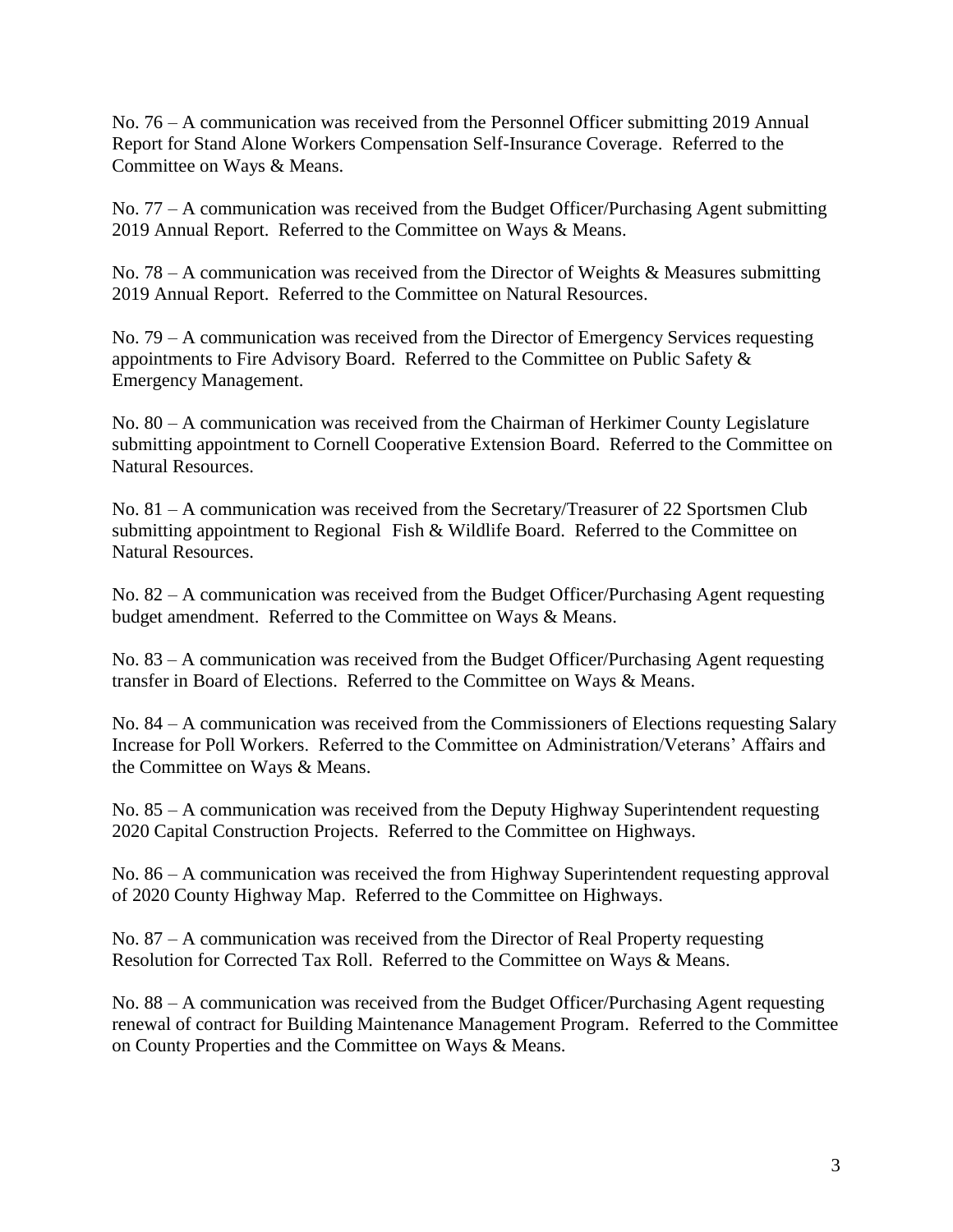No. 89 – A communication was received from the Budget Officer/Purchasing Agent requesting new account, transfer, and budget amendment for Special Patrol Officer positions. Referred to the Committee on Ways & Means.

No. 90 – A communication was received from the Budget Officer/Purchasing Agent requesting purchase of additional user licenses in Sheriff's Department. Referred to the Committee on Public Safety & Emergency Management and the Committee on Ways & Means.

No. 91 – A communication was received from the Budget Officer/Purchasing Agent requesting transfer of funds in Emergency Services. Referred to the Committee on Public Safety & Emergency Management and the Committee on Ways & Means.

No. 92 – A communication was received from County Treasurer requesting renewal of contract with Tyler Technologies. Referred to the Committee on Ways & Means.

No. 93 – A communication was received from the Director of Health Services requesting renewal of contract. Referred to the Committee on Human Resources and the Committee on Ways & Means.

No. 94 – A communication was received from the Budget Officer/Purchasing Agent requesting budget amendment in Public Health. Referred to the Committee on Human Resources and the Committee on Ways & Means.

No. 95 – A communication was received from the Budget Officer/Purchasing Agent requesting transfer and creation of account in Board of Elections for purchase of software licenses and hardware accessories for electronic poll books. Referred to the Committee on Administration/Veterans' Affairs and the Committee on Ways & Means.

Pursuant to Rule 6, Chairman Bono then proceeded with Reports of Standing Committees. Mr. Bono gave an update of a meeting with State Representatives.

On motion of Mr. Stephens, seconded by Mr. Weakley, an amendment was handed up for Resolution No. 50 to remove Mr. Frederick J. Shaw, Jr., and replace with Mr. Gregory Malta, Sr., then voted on and adopted by voice vote:

For: Ayes (14). Against: None. Absent: Donley, Campione, Russell (3).

On motion of Mr. Weakley, seconded by Mr. Hollum, the following Consent Agenda was handed up; voted on and adopted by voice vote:

For: Ayes (14). Against: None. Absent: Donley, Campione, Russell (3).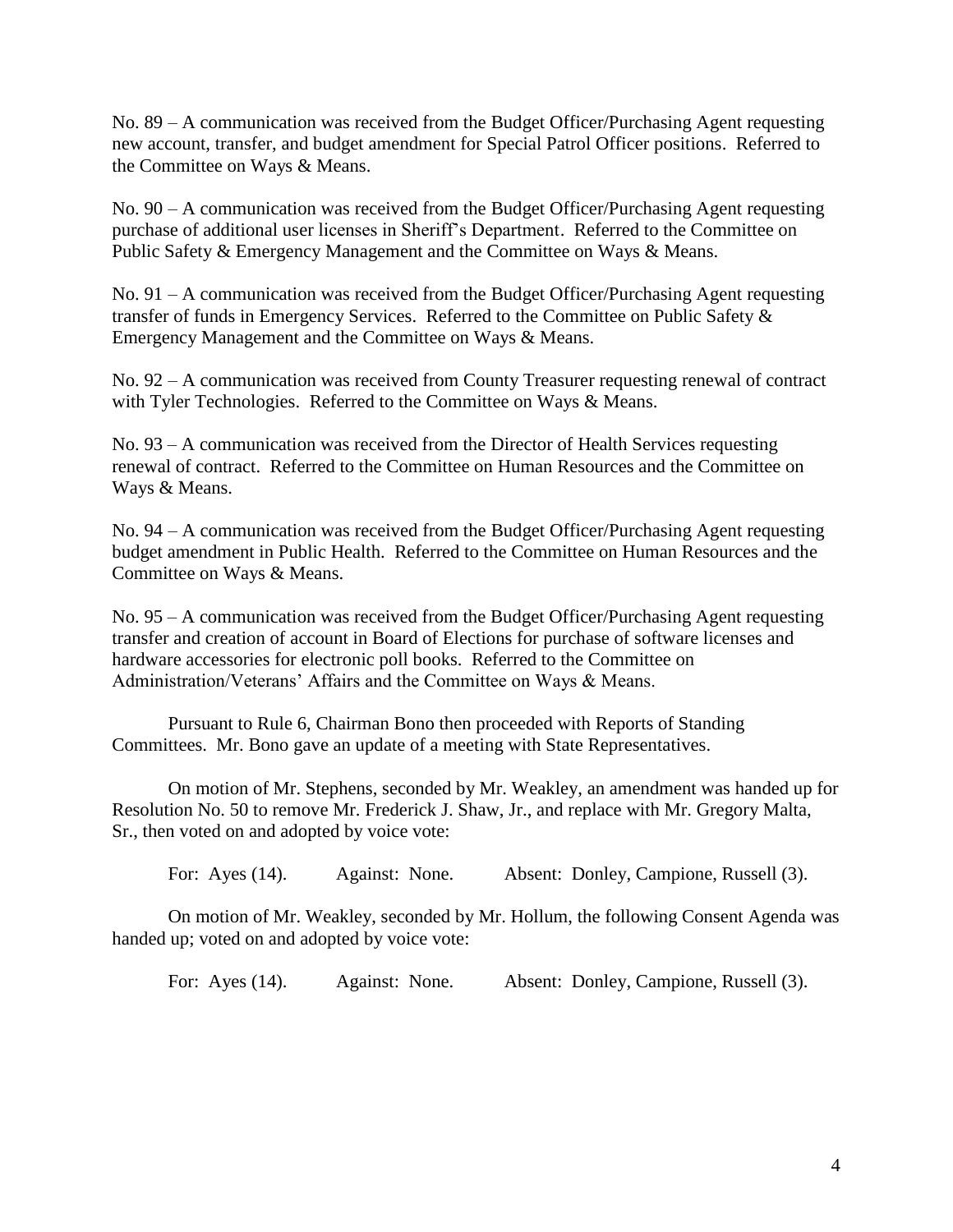#### **Consent Agenda:**

- 41 ADMIN./VETS AFFAIRS: Adopting Annual Report of Board of Elections
- 42 HUMAN RES.: Adopting Annual Report of Mental Health
- 43 HUMAN RES.: Adopting Annual Report of Office for the Aging
- 44 WAYS & MEANS: Adopting Annual Report of Personnel Office
- 45 WAYS & MEANS: Adopting Annual Report of Former HC Self Insurance Plan
- 46 WAYS & MEANS: Adopting Annual Report of HC Stand Alone Workers Comp. Plan
- 47 WAYS & MEANS: Adopting Annual Report of Purchasing Agent
- 48 NAT. RESOURCES: Adopting Annual Report of Director of Weights and Measures
- 49 PUB. SFTY./EMER.MGMT.: Appointing Members to the HC Fire Advisory Board
- 50 NAT. RESOURCES: Designating Member to Cornell Cooperative Extension Board of **Directors**
- 51 NAT. RESOURCES: Reappointing Member to Regional Fish & Wildlife Board

The Chairman continued with the Regular Agenda.

On motion of Mr. Stephens, seconded by Mr. Smith, Report and Resolution No. 52 sponsored by the Committee on Ways and Means amending the 2020 budget was handed up; voted on and adopted by voice vote:

For: Ayes (14). Against: None. Absent: Donley, Campione, Russell (3).

On motion of Mr. Weakley, seconded by Mr. Hollum, Report and Resolution No. 53 sponsored by the Committee on Ways and Means authorizing transfer of funds and creating account in Board of Elections was handed up; voted on and adopted by voice vote:

For: Ayes (14). Against: None. Absent: Donley, Campione, Russell (3).

On motion of Mr. Johnson, seconded by Mr. Schrader, Report and Resolution No. 54 sponsored by the Committee on Administration/Veterans' Affairs and the Committee on Ways & Means amending Resolution No. 61 of 2014 establishing payment amounts to Election Workers was handed up; discussion was held; voted on and adopted by voice vote:

For: Ayes (12). Against: Stephens (1). Abstain: Manno (1).

Absent: Donley, Campione, Russell (3).

On motion of Mr. Schrader, seconded by Mr. Gaworecki, Report and Resolution No. 55 sponsored by the Committee on Highways approving Projects under Article 6, Section 116 of the Highways Law was handed up; discussion was held; voted on and adopted by voice vote:

For: Ayes (14). Against: None. Absent: Donley, Campione, Russell (3).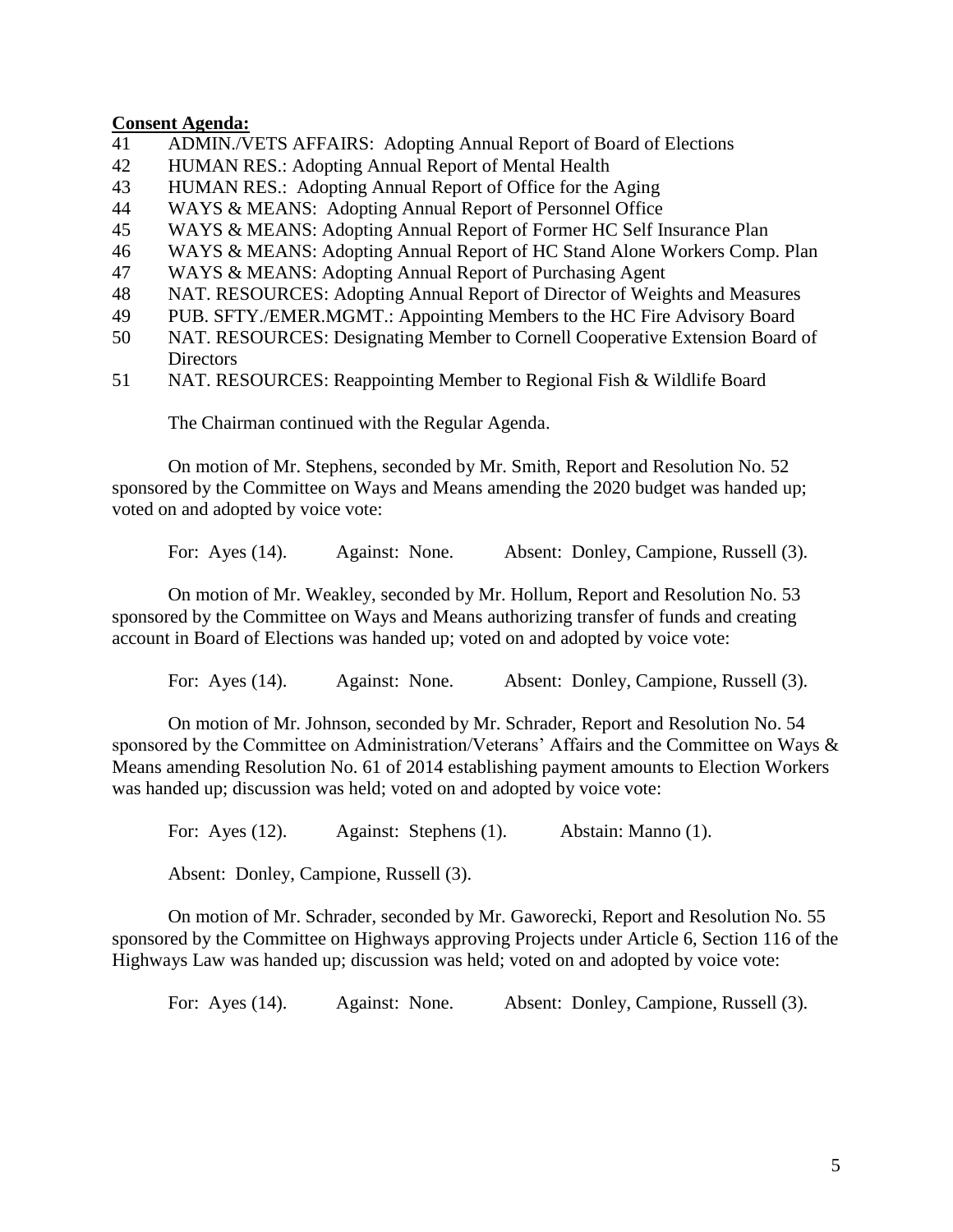On motion of Mr. Stephens, seconded by Mr. Gaworecki, Report and Resolution No. 56 sponsored by the Committee on Highways approving 2020 County Highway Map was handed up; voted on and adopted by voice vote:

For: Ayes (14). Against: None. Absent: Donley, Campione, Russell (3).

On motion of Mr. Johnson, seconded by Mr. Ackerman, Report and Resolution No. 57 sponsored by the Committee on Ways and Means correcting tax roll in the Town of Webb was handed up; voted on and adopted by voice vote:

For: Ayes (14). Against: None. Absent: Donley, Campione, Russell (3).

On motion of Mr. Johnson, seconded by Mr. Keeler, Report and Resolution No. 58 sponsored by the Committee on County Properties and the Committee on Ways and Means authorizing renewal of contract for a Building Maintenance Program was handed up; voted on and adopted by voice vote:

For: Ayes (14). Against: None. Absent: Donley, Campione, Russell (3).

On motion of Mr. Stephens, seconded by Mr. Gaworecki, Report and Resolution No. 59 sponsored by the Committee on Ways and Means establishing budget account, amending budget and transferring funds in connection with Special Patrol Officers was handed up; voted on and adopted by voice vote:

For: Ayes (14). Against: None. Absent: Donley, Campione, Russell (3).

On motion of Mr. Weakley, seconded by Mr. Malta, Report and Resolution No. 60 sponsored by the Committee on Public Safety & Emergency Management and the Committee on Ways and Means authorizing purchase of additional user licenses for Black Creek Sallyport Inmate Management System was handed up; voted on and adopted by voice vote:

For: Ayes (14). Against: None. Absent: Donley, Campione, Russell (3).

On motion of Mr. Stephens, seconded by Mr. Weakley, Report and Resolution No. 61 sponsored by the Committee on Public Safety & Emergency Management and the Committee on Ways and Means approving utilization of grant funding and approving the transfer of funds for purchase in Emergency Services was handed up; voted on and adopted by voice vote:

For: Ayes (14). Against: None. Absent: Donley, Campione, Russell (3).

On motion of Mr. Johnson, seconded by Mr. Ackerman, Report and Resolution No. 62 sponsored by the Committee on Ways & Means authorizing execution of annual Accounting System Maintenance Agreement was handed up; voted on and adopted by voice vote:

For: Ayes (14). Against: None. Absent: Donley, Campione, Russell (3).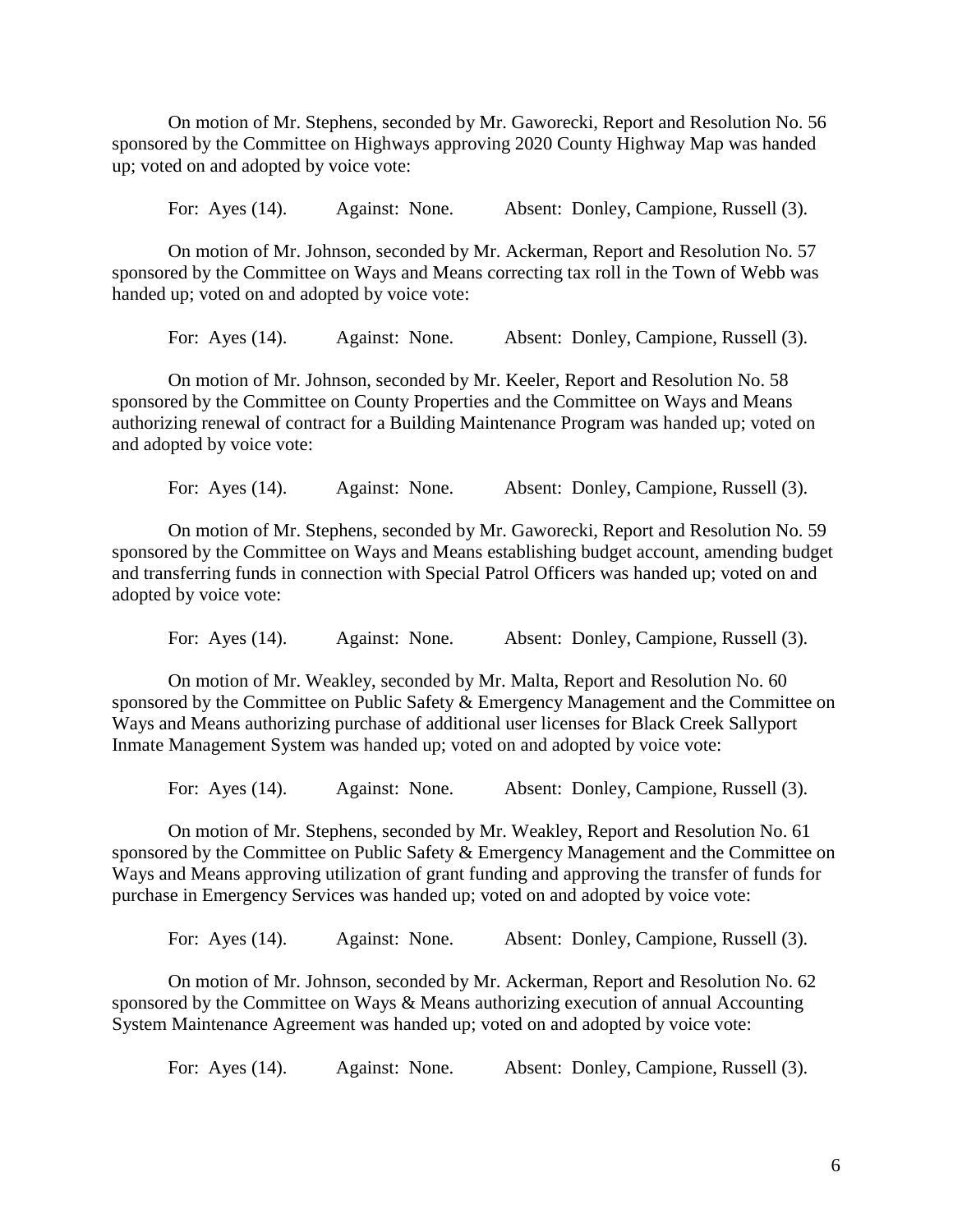On motion of Mr. Hollum, seconded by Mr. Schrader, Report and Resolution No. 63 sponsored by the Committee on Human Resources and the Committee on Ways and Means approving agreement for maintenance and support of software for the Education of Handicapped Children's Program was handed up; voted on and adopted by voice vote:

For: Ayes (14). Against: None. Absent: Donley, Campione, Russell (3).

On motion of Mr. Malta, seconded by Mr. Shaw, Report and Resolution No. 64 sponsored the Committee on Human Resources and the Committee on Ways and Means authorizing renewal of contract for funding of Childhood Lead Poisoning Prevention Screening Services Grant and amending budget was handed up; voted on and adopted by voice vote:

For: Ayes (14). Against: None. Absent: Donley, Campione, Russell (3).

On motion of Mr. Weakley, seconded by Mr. Stephens, Report and Resolution No. 65 sponsored by the Committee on Administration/Veterans' Affairs and the Committee on Ways and Means authorizing purchase, creating account, and transferring funds in Board of Elections was handed up; voted on and adopted by voice vote:

For: Ayes (14). Against: None. Absent: Donley, Campione, Russell (3).

On motion of Mr. Stephens, seconded by Mr. Weakley, Resolution No. 66 sponsored by the Committee on Ways and Means determining officers and employees of Herkimer County required to file financial disclosure forms was handed up; voted on and adopted by voice vote:

For: Ayes (14). Against: None. Absent: Donley, Campione, Russell (3).

Chairman Bono stated that pursuant to Rule 6(12) they would proceed with comments by legislators. The following legislators made a comment: Legislator Johnson, Legislator Schrader, and Chairman Bono.

At 7:34 p.m. on motion of Mr. Manno, seconded by Mr. Stephens, the Legislature adjourned to Wednesday, March 11, 2020 at 7:00 p.m.

Brittney R. Viscomi, Clerk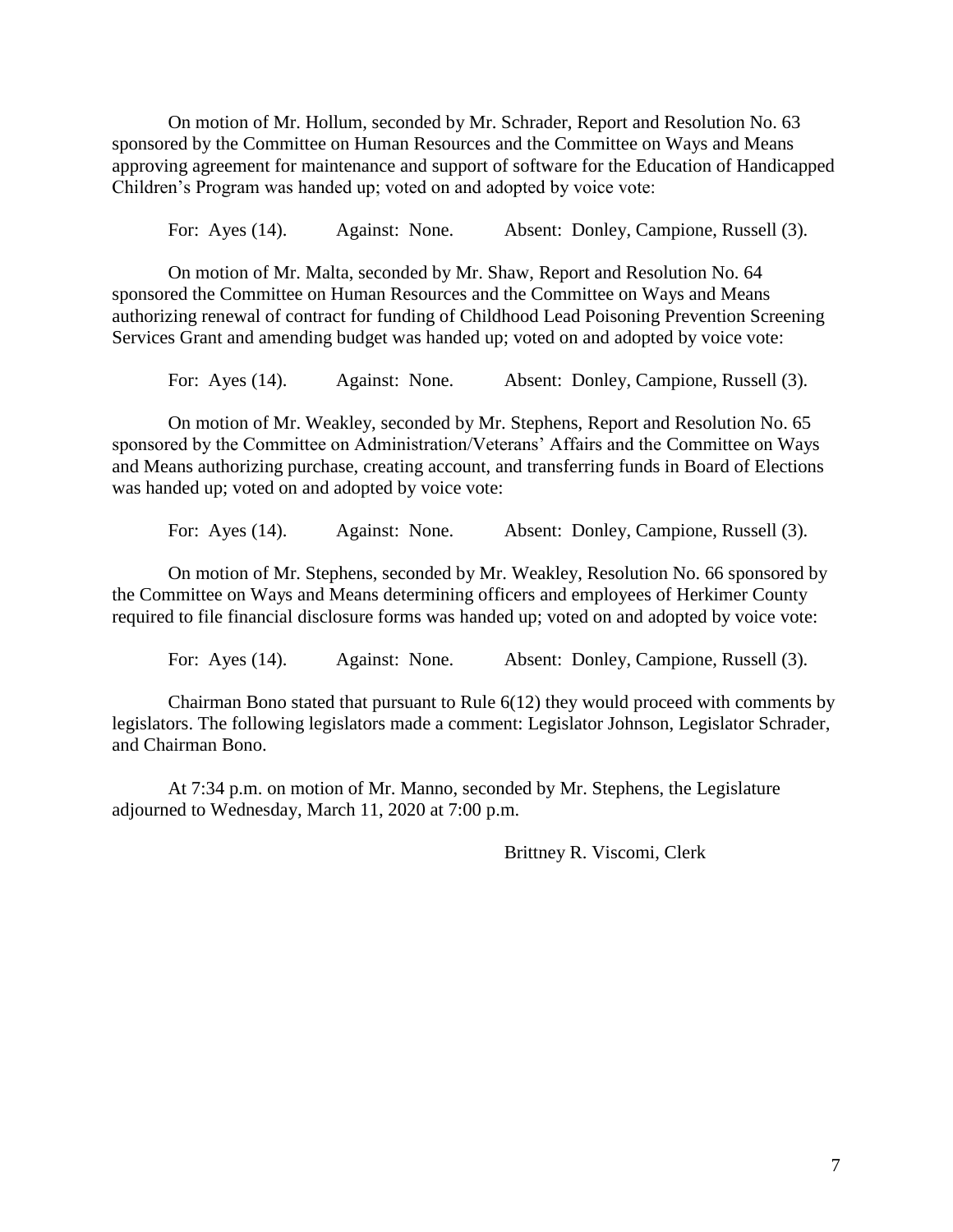

# **REPORT AND RESOLUTION ADOPTING ANNUAL REPORT OF THE HERKIMER COUNTY BOARD OF ELECTIONS**

## **Sponsored by: Committee on Administration/Veterans' Affairs**

WHEREAS, your Committee on Administration/Veterans' Affairs, to which was referred the Annual Report of the Herkimer County Board of Elections for the year 2019, respectfully reports that we have examined the same, recommend the adoption of said report, and offer the following Resolution:

RESOLVED, that the Annual Report of the Herkimer County Board of Elections be approved and placed on file with the Herkimer County Legislature for the year 2019.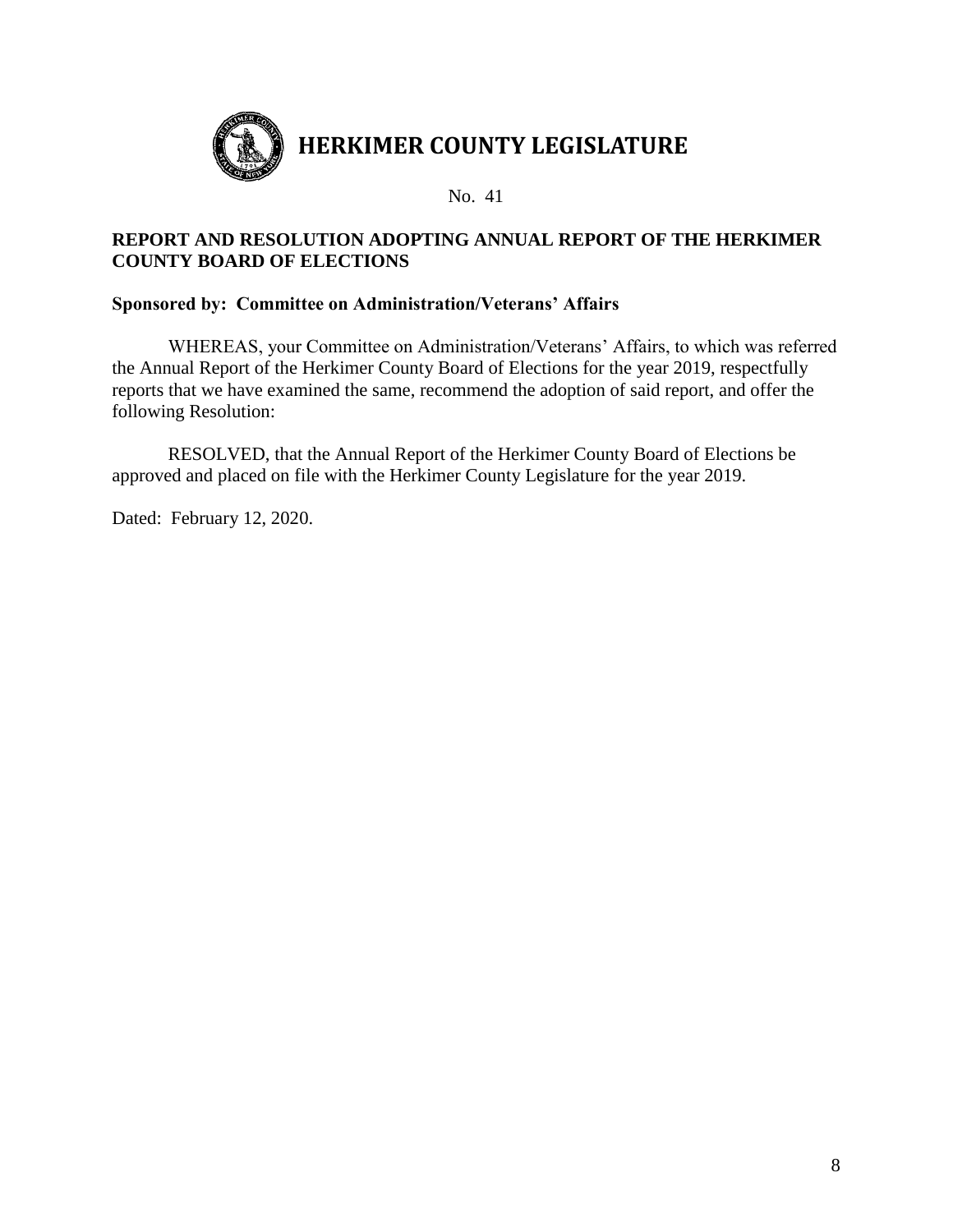

# **REPORT AND RESOLUTION ADOPTING ANNUAL REPORT OF HERKIMER COUNTY MENTAL HEALTH SERVICES**

## **Sponsored by: Committee on Human Resources**

WHEREAS, your Committee on Human Resources, to which was referred the 2019 Annual Report of the Herkimer County Mental Health Services Department, respectfully reports that we have examined the same, recommend the adoption of said report, and offer the following Resolution:

RESOLVED, that the 2019 Annual Report of the Herkimer County Mental Health Services Department be approved and placed on file with the Herkimer County Legislature for the year 2019.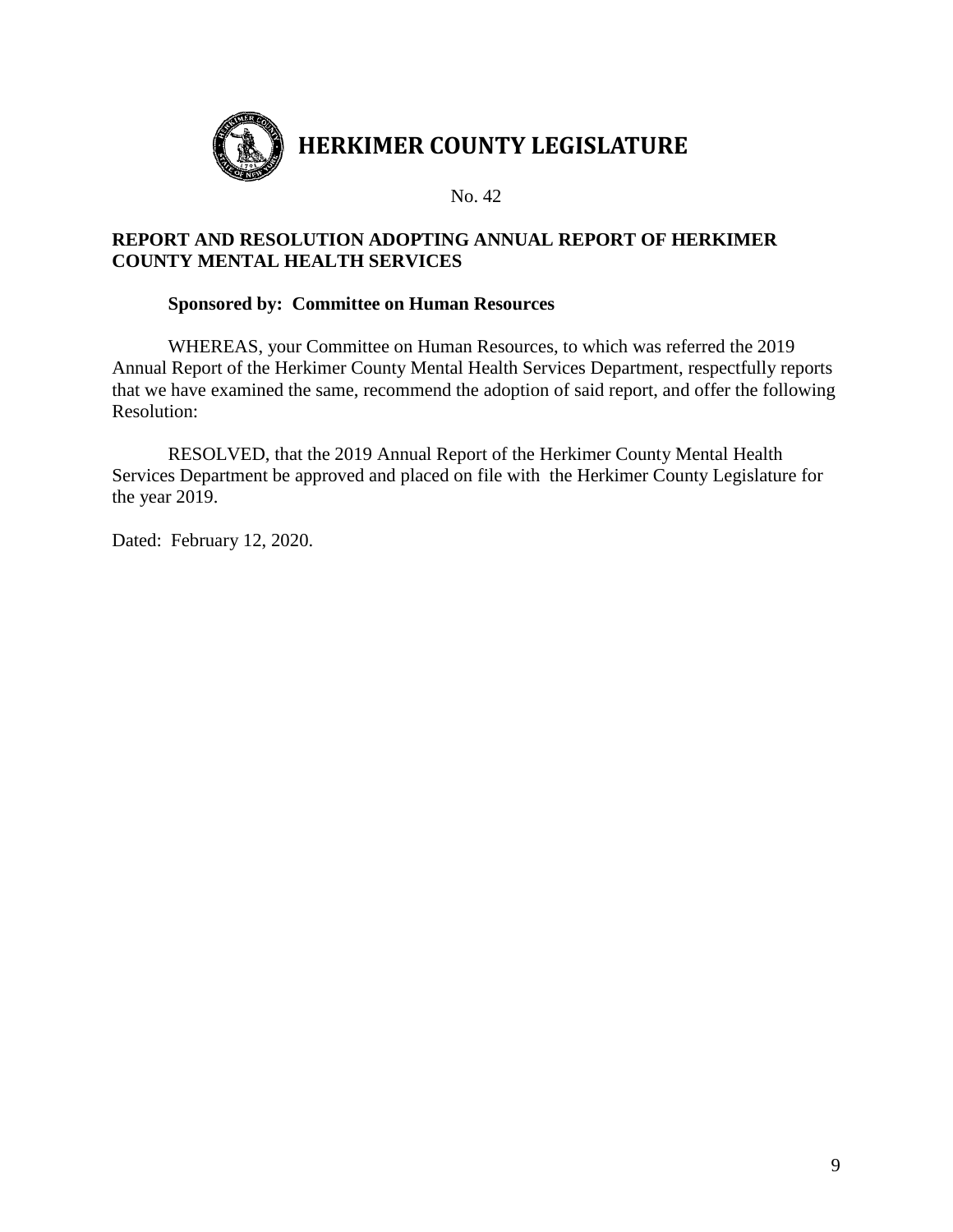

# **REPORT AND RESOLUTION ADOPTING ANNUAL REPORT OF THE HERKIMER COUNTY OFFICE FOR THE AGING**

#### **Sponsored by: Committee on Human Resources**

WHEREAS, your Committee on Human Resources, to which was referred the Annual Report of the Herkimer County Office for the Aging for the year 2019, respectfully reports that we have examined the same, recommend the adoption of said report, and offer the following Resolution:

RESOLVED, that the Annual Report of the Herkimer County Office for the Aging Department be approved and placed on file with the Herkimer County Legislature for the year 2019.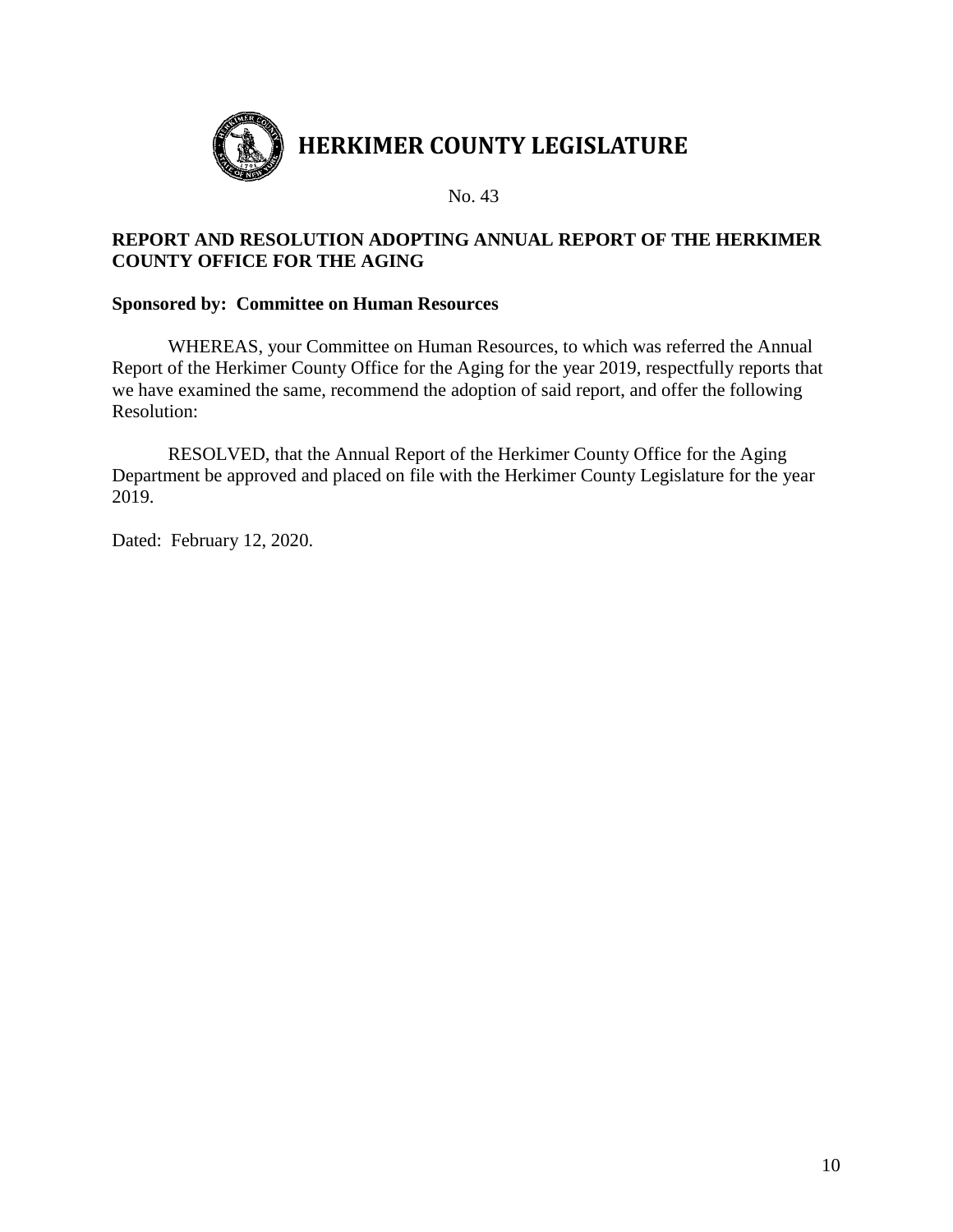

### **REPORT AND RESOLUTION ADOPTING ANNUAL REPORT OF FEES RECEIVED BY THE HERKIMER COUNTY PERSONNEL OFFICE**

#### **Sponsored by: Committee on Ways and Means**

WHEREAS, your Committee on Ways and Means, to which was referred the Annual Report of the fees received by the Herkimer County Personnel Office for civil service exams for fiscal year 2019, respectfully reports that we have examined the same, recommend the adoption of said report, and offer the following Resolution:

RESOLVED, that the Annual Report of the fees received by the Herkimer County Personnel Office for civil service exams for fiscal year 2019 be approved and placed on file with the Herkimer County Legislature.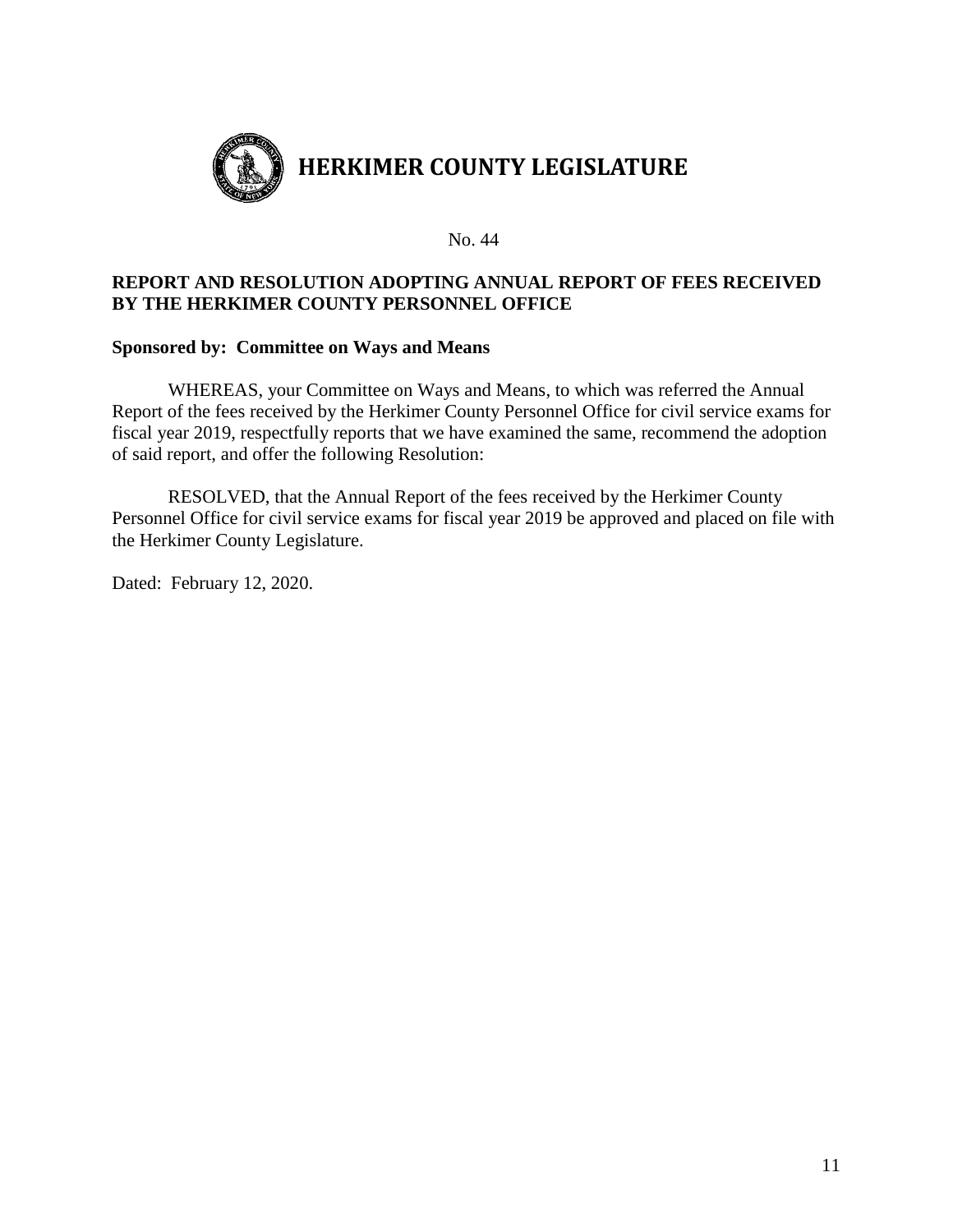

# **REPORT AND RESOLUTION ADOPTING ANNUAL REPORT OF FORMER HERKIMER COUNTY SELF INSURANCE PLAN**

#### **Sponsored by: Committee on Ways and Means**

WHEREAS, your Committee on Ways and Means, to which was referred the Annual Report of the Former Herkimer County Self Insurance Plan for the year 2019, respectfully reports that we have examined said report, inquired into the subject matter thereof, and offer the following Resolution:

RESOLVED, that the Annual Report of the Former Herkimer County Self Insurance Plan for the year 2019 be adopted and filed with the Herkimer County Legislature.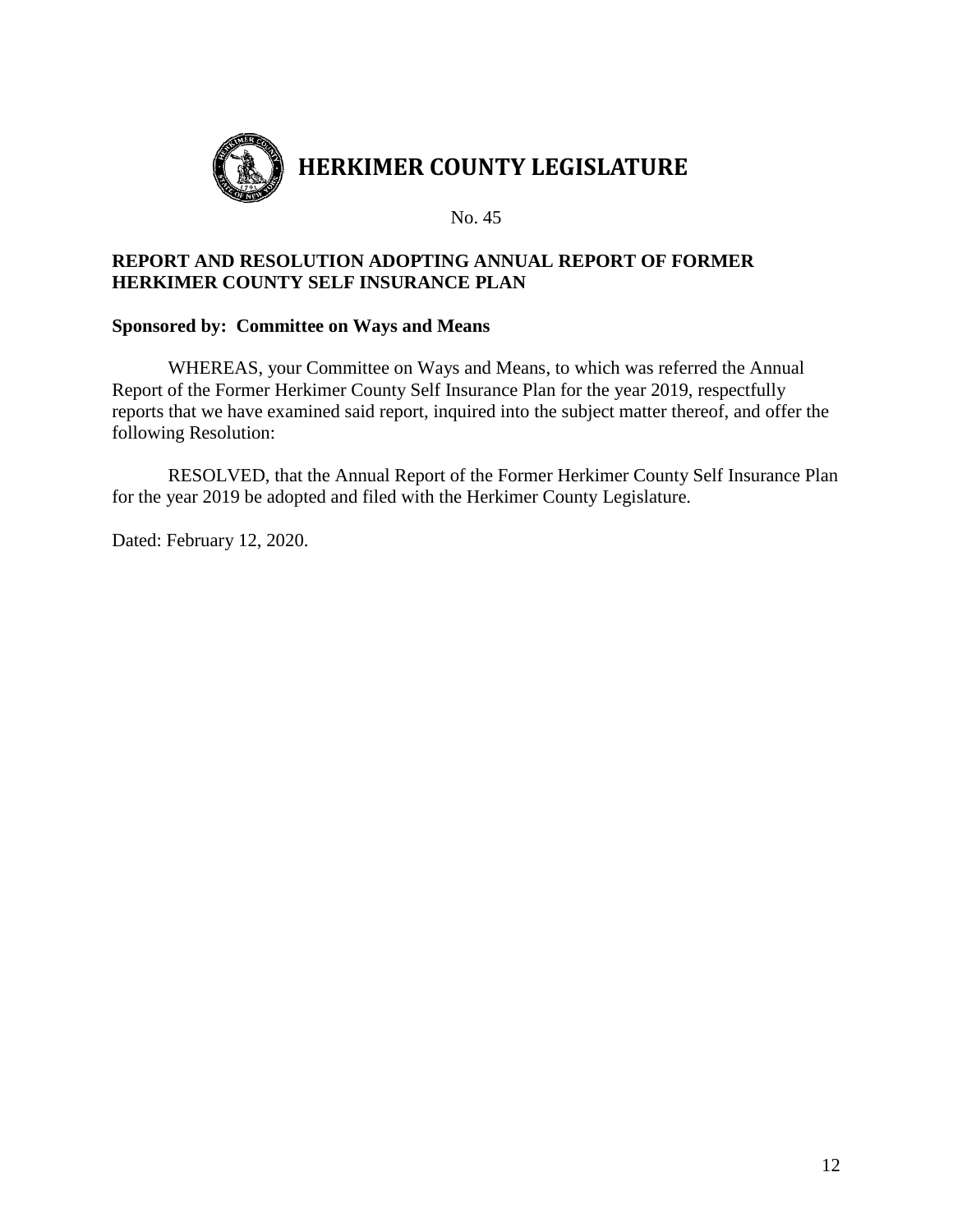

# **REPORT AND RESOLUTION ADOPTING ANNUAL REPORT OF HERKIMER COUNTY STAND ALONE WORKERS' COMPENSATION PLAN**

#### **Sponsored by: Committee on Ways and Means**

WHEREAS, your Committee on Ways and Means, to which was referred the Annual Report of the Herkimer County Stand Alone Workers' Compensation Plan for the year 2019, respectfully reports that we have examined said report, inquired into the subject matter thereof, and offer the following Resolution:

RESOLVED, that the Annual Report of the Herkimer County Stand Alone Workers' Compensation Plan for the year 2019 be adopted and filed with the Herkimer County Legislature.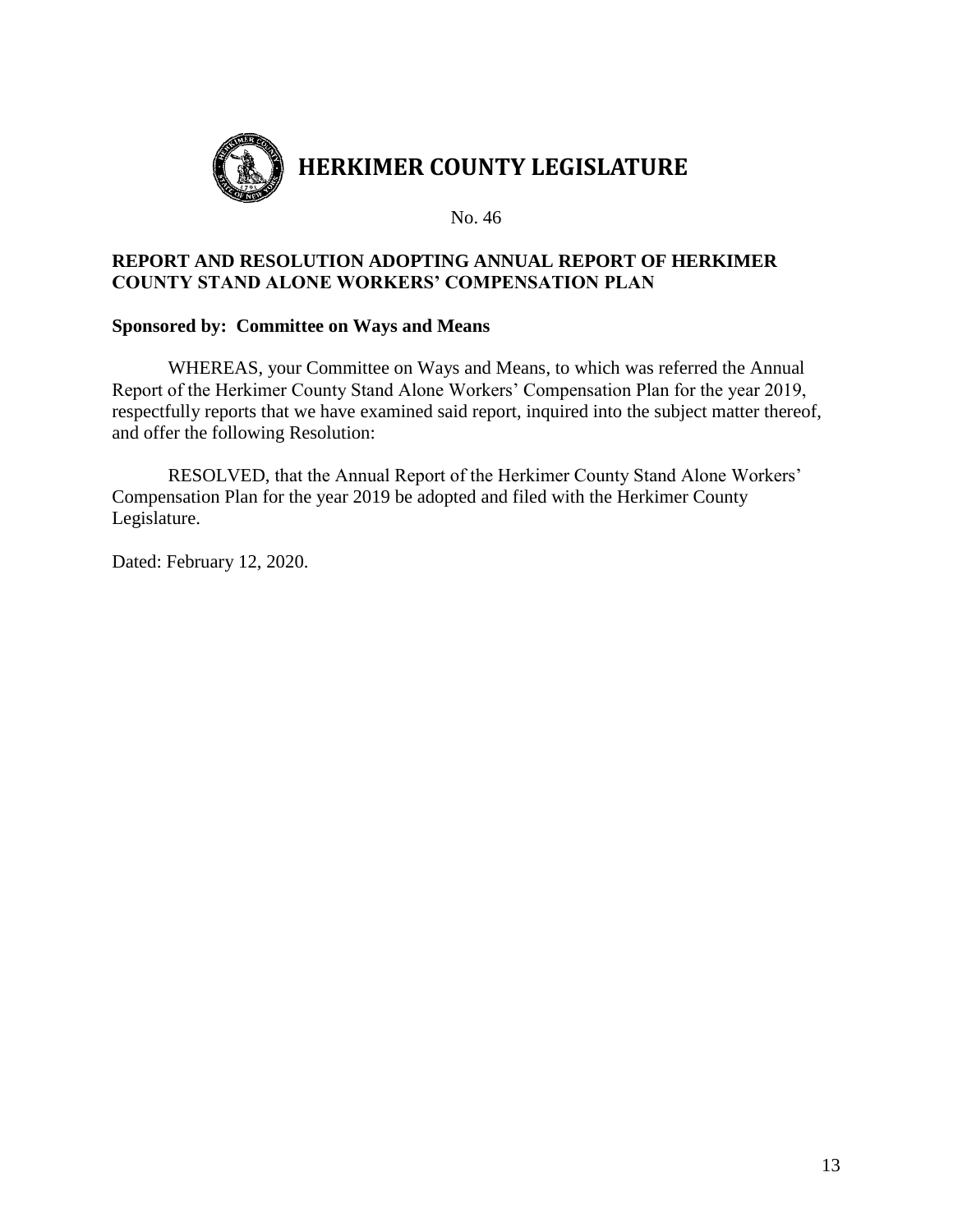

# **REPORT AND RESOLUTION ADOPTING ANNUAL REPORT OF PURCHASING AGENT FOR THE YEAR 2019**

#### **Sponsored by: Committee on Ways and Means**

WHEREAS, your Committee on Ways and Means, to which was referred the communication from the Budget Officer and Purchasing Agent, submitting the report of the Purchasing Department the months of January through December, 2019, respectfully reports that we have examined said report, recommend its adoption and offer the following resolution:

RESOLVED, that the Annual Report of the Purchasing Agent for the year 2019 be adopted and filed with the Herkimer County Legislature.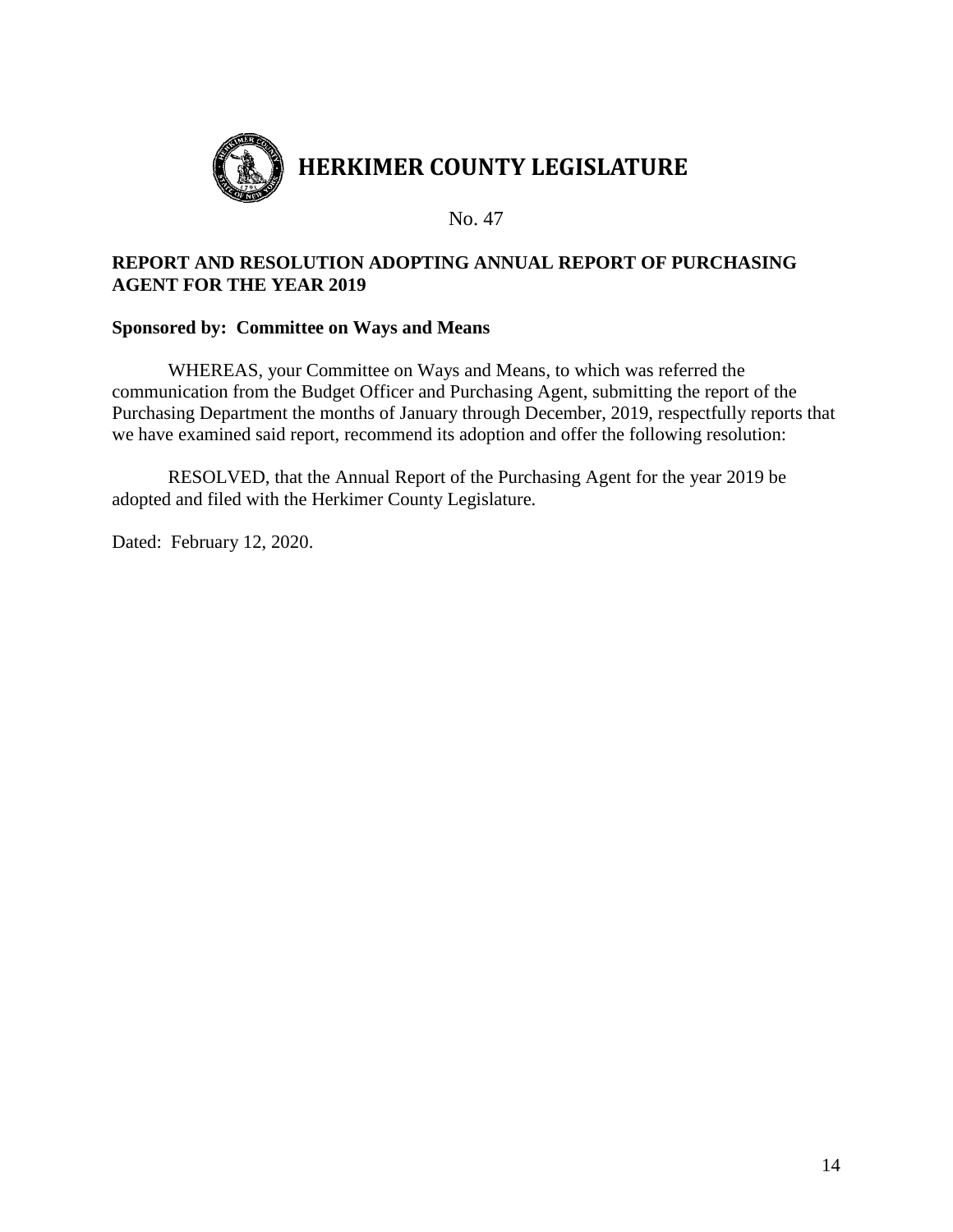

# **REPORT AND RESOLUTION ADOPTING ANNUAL REPORT OF DIRECTOR OF WEIGHTS AND MEASURES**

### **Sponsored by: Committee on Natural Resources**

WHEREAS, your Committee on Natural Resources, to which was referred the Annual Report of the Director of Weights and Measures for the year 2019, reports that we have examined said report, recommend its adoption and offer the following Resolution:

RESOLVED, that the Annual Report of the Herkimer County Director of Weights and Measures be adopted and filed with the Herkimer County Legislature for the year 2019.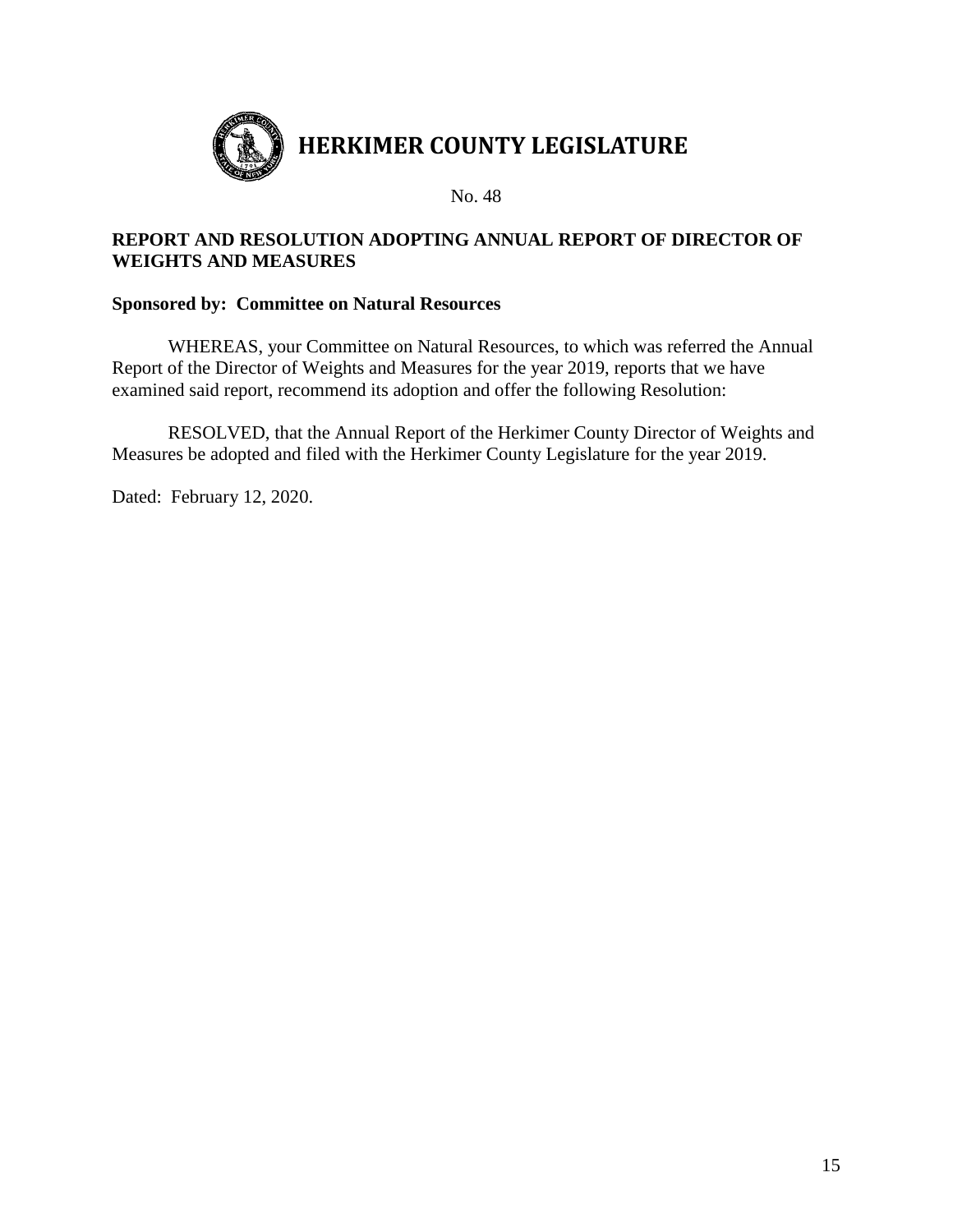

# **REPORT AND RESOLUTION APPOINTING MEMBERS OF THE HERKIMER COUNTY FIRE ADVISORY BOARD**

## **Sponsored by: Committee on Public Safety/Emergency Management**

WHEREAS, Section 225-a of the County Law provides for the appointment of a County Fire Advisory Board; and

WHEREAS, this Legislature has received the recommendation from John J. Raymond, Director of Emergency Service to make the Fire Advisory Board appointments based on member agencies submissions; now, therefore be it

RESOLVED, that the following named persons be, and hereby are, appointed as members of the Herkimer County Fire Advisory Board for a term of two years commencing January 1, 2020 and terminating December 31, 2021;

Chief John Spanfelner- Representing the Herkimer Fire Department Chief Thomas Pederson – Representing the Ilion Fire Department Chief Robert Parese – Representing the Little Falls Fire Department Richard Levonski – Representing the Dolgeville Fire Department Richard Nichols – Representing the Salisbury Fire Department Chief Richard Jordan – Representing the VanHornesville Fire Department Chief Eric Conigliaro – Representing the Frankfort Fire Department Assistant Chief Walter Reska– Representing the Schuyler Fire Department Assistant Chief Shawn Flemming – Representing the Poland Fire Department Captain Joseph McCusker – Representing the Poland Fire Department Mary Henry – Representing the Town of Webb Fire District Charles Bogardus– Representing the Town of Webb Fire District Douglas Thierry – Representing the Newport Fire Department Chief Peter Cirillo – Representing the East Herkimer Fire Department Deputy Chief Douglas Barton – Representing the East Herkimer Fire Department Kenneth Palmer – Representing the Mohawk Fire Department Chief Daniel Coffin – Representing the Cedarville Fire Department Fred Sinclair – Representing the Cedarville Fire Department Chief Donald Witte – Representing Frankfort Hill Fire Department Past Chief Keith McNally – Representing Frankfort Hill Fire Department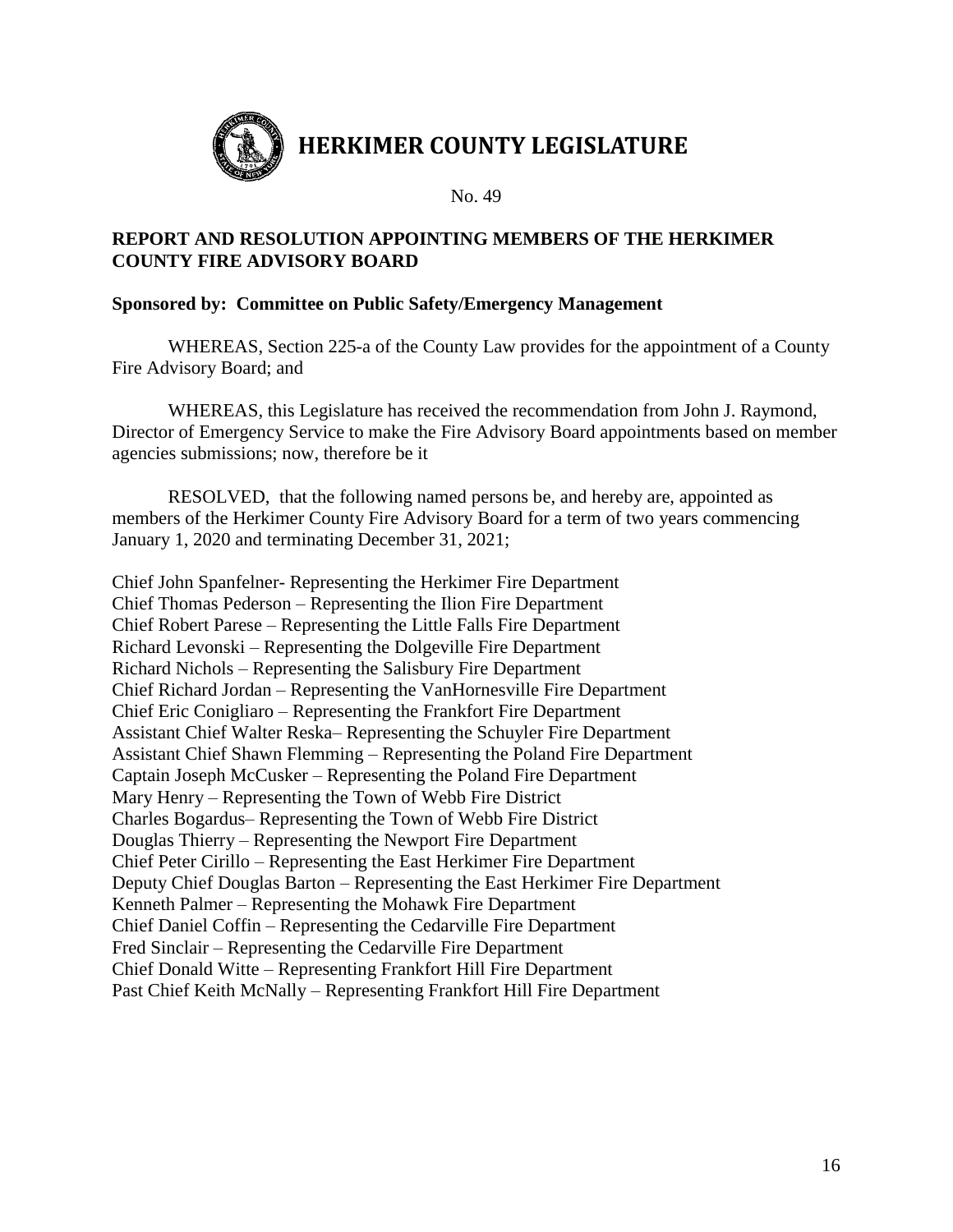# Page II

and, be it further

RESOLVED, that the Director of Emergency Services, John J. Raymond, be and hereby is appointed as a member of the Herkimer County Fire Advisory Board for a term of two years commencing January 1, 2020 and ending December 31, 2021; and, be it further

RESOLVED, that certified copies of this Resolution be forwarded to the Secretary of the Fire Advisory Board and each appointee.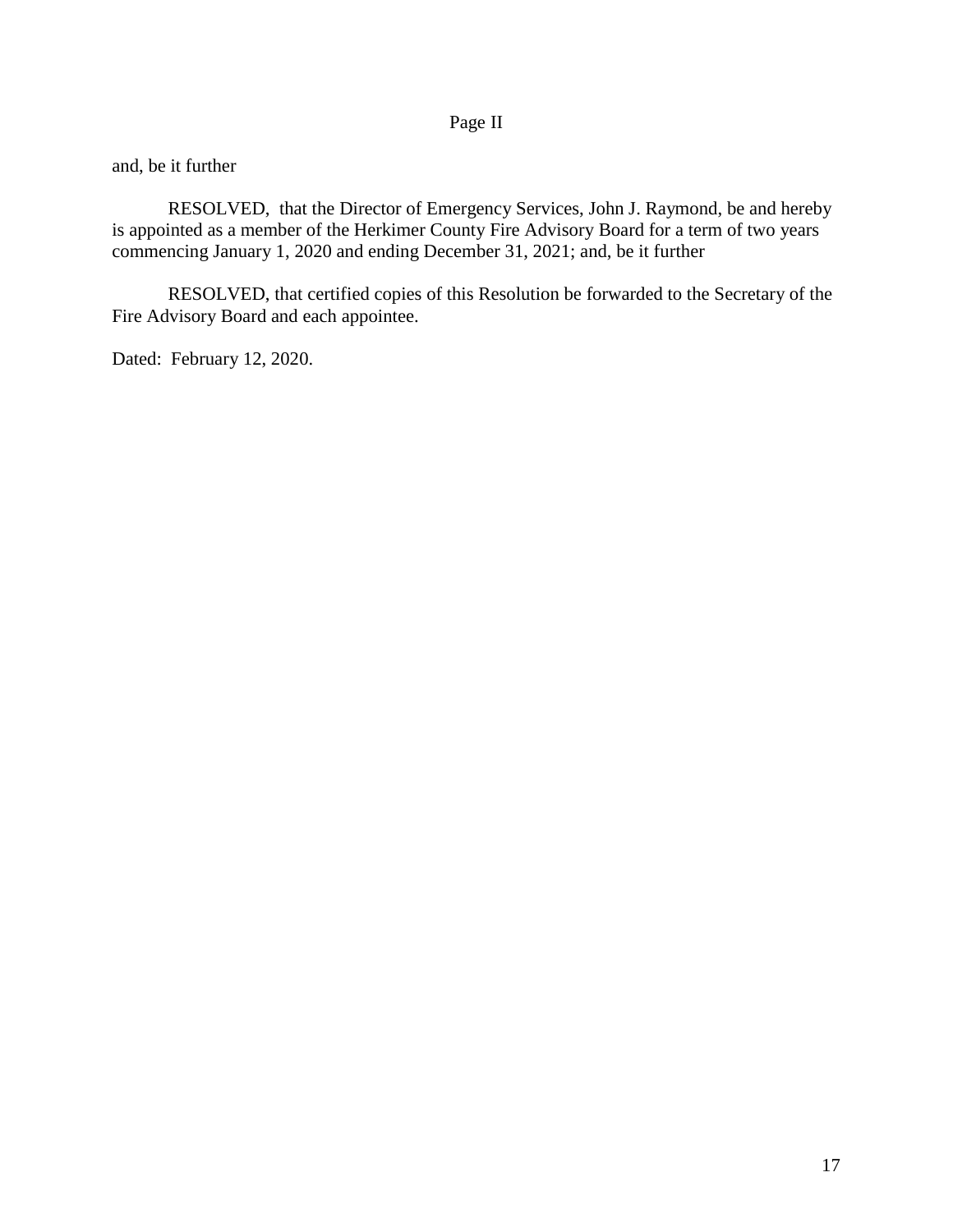

# **REPORT AND RESOLUTION DESIGNATING THE COUNTY REPRESENTATIVE ON THE BOARD OF DIRECTORS OF CORNELL COOPERATIVE EXTENSION SERVICES OF HERKIMER COUNTY**

#### **Sponsored by: Committee on Natural Resources**

WHEREAS, the Constitution of the Herkimer County Cooperative Extension Services of Herkimer County, enacted pursuant to the provisions of Section 224 of the County Law, provides among other things, that the county governing body shall annually appoint one Legislator to serve on the Association's Board of Directors; now, therefore, be it

RESOLVED, that the Herkimer County Legislature hereby reappoints Frederick J. Shaw, Jr., as the legislative representative of the County of Herkimer to serve on the Board of Directors of Cornell Cooperative Extension Services of Herkimer County, for a term to expire on December 31, 2020; and, be it further

RESOLVED, that certified copies of this Resolution be forwarded to Cornell Cooperative Extension Services of Herkimer County and Frederick J. Shaw, Jr.

Dated: February 12, 2020.

**Amendment:** the Resolution was amended to remove Frederick J. Shaw, Jr., and replace with Gregory Malta, Sr.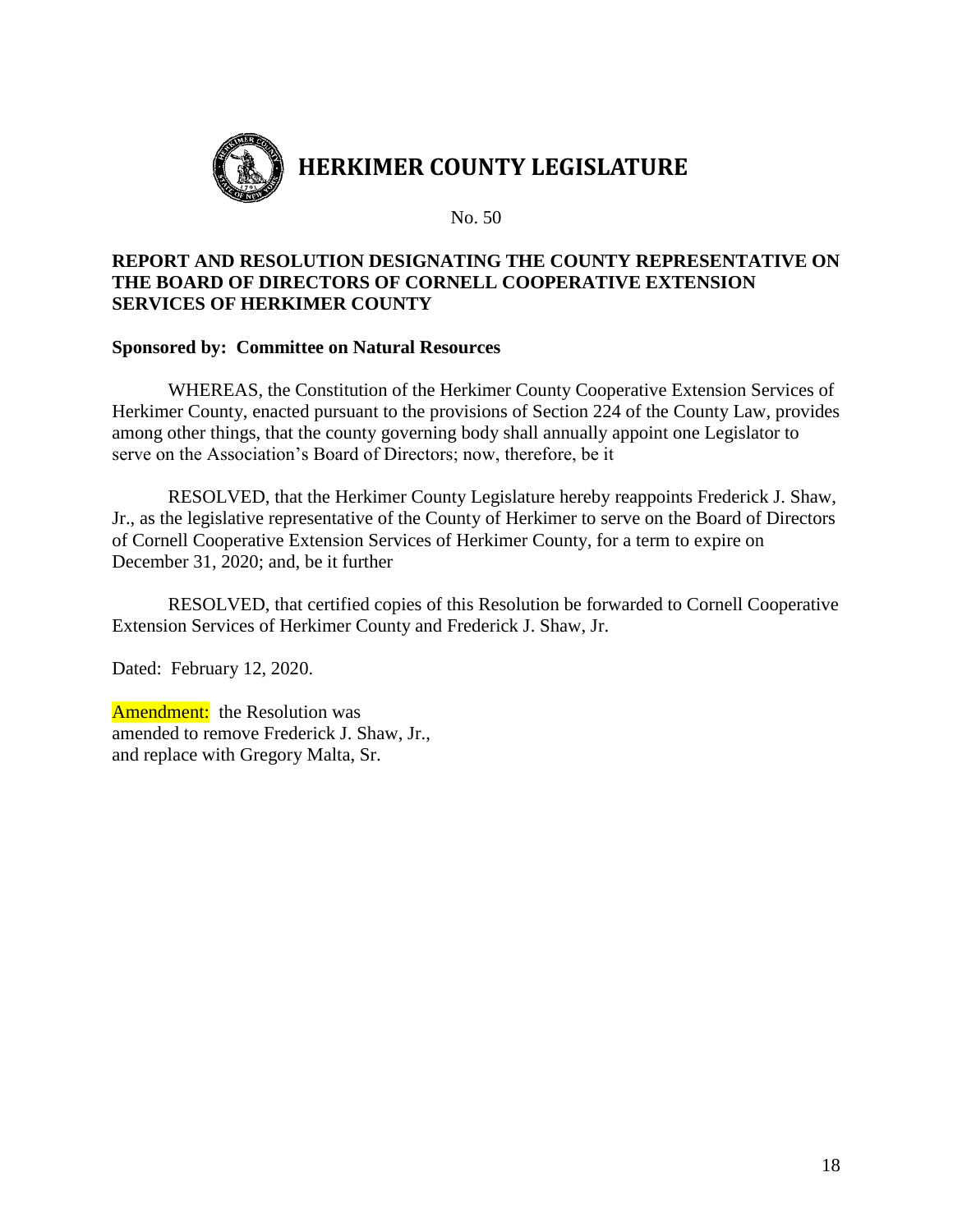

## **REPORT AND RESOLUTION REAPPOINTING MEMBER TO THE REGIONAL FISH AND WILDLIFE MANAGEMENT BOARD**

#### **Sponsored by: Committee on Natural Resources**

RESOLVED, that the reappointment of Chris Burke, Ilion, New York, to the Regional Fish and Wildlife Management Board, made by the Chairman of the Legislature, by letter dated January 31, 2020 be, and hereby is, ratified and confirmed for sportsmen's representative, which term shall end on December 31, 2021; and, be it further

RESOLVED, that certified copies of this Resolution be forwarded to the Regional Supervisor of Fish and Wildlife at Region 6 of the New York State Department of Environmental Conservation and Chris Burke.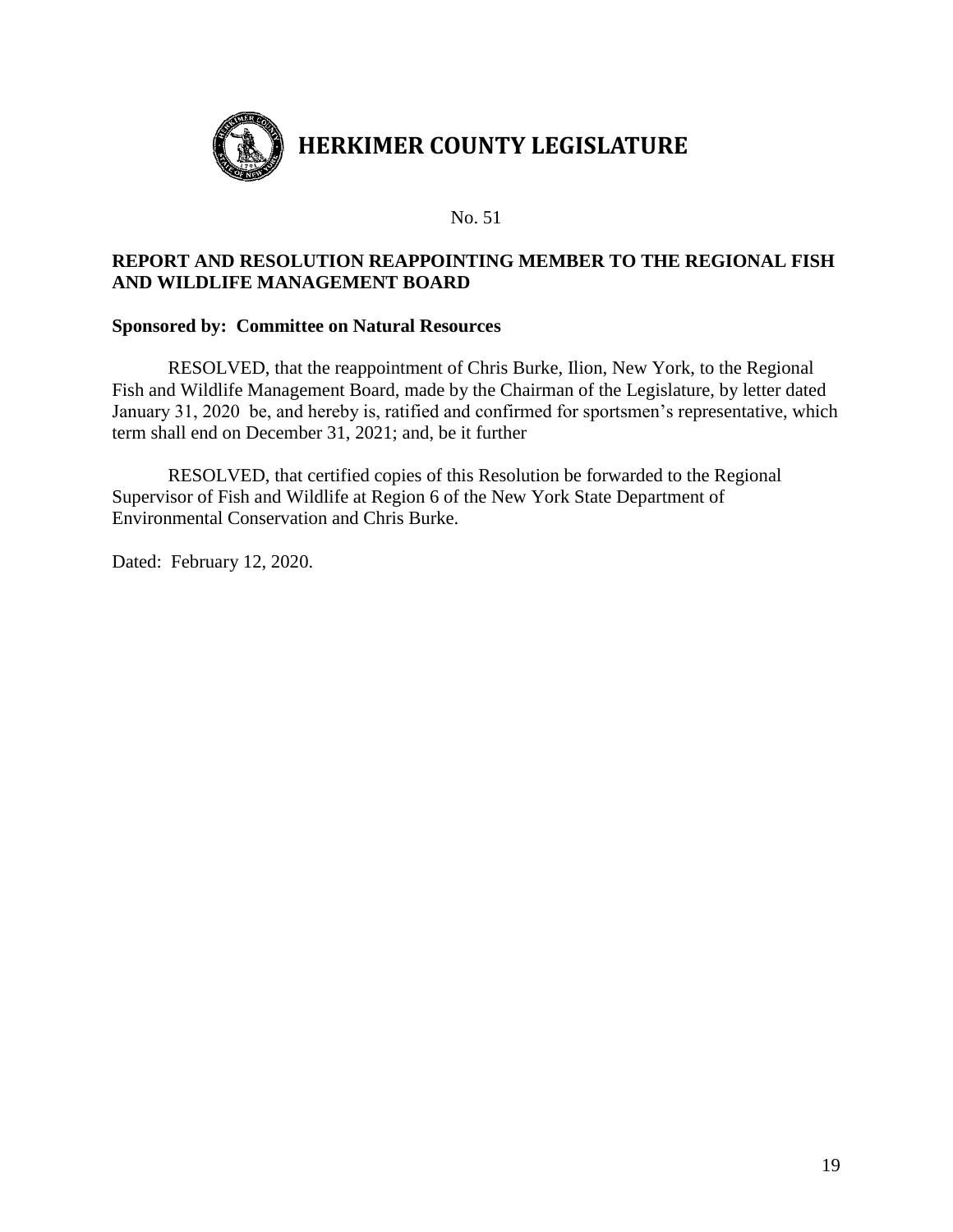

# **HERKIMER COUNTY LEGISLATURE**

No. 52

# **REPORT AND RESOLUTION AMENDING 2020 BUDGET**

#### **Sponsored by: Committee on Ways and Means**

WHEREAS, by letter dated January 24, 2020 from Sheri A. Ferdula, Budget Officer, your committee is advised that a budget amendment is necessary in the 2020 budget in Employment and Training for Trade Adjustment Assistance; now, therefore be it

RESOLVED: that the 2020 Herkimer County Budget is amended as follows:

| <b>REVENUE</b><br>CD6295.4797, ET10-18, Trade Adjustment Assistance | To:                | From: \$3,100<br>\$145,000 |
|---------------------------------------------------------------------|--------------------|----------------------------|
| <b>EXPENSE</b><br>CD6295.46000-683, ET 10-18, CRT                   | To:                | From: \$1,000<br>\$80,000  |
| CD6295.46000-712, ET 10-18, OJT                                     | To:                | From: \$1,000<br>\$50,000  |
| CD6295.46000-734, ET 10-18, Supportive Services                     | From: \$100<br>To: | \$10,000                   |
| CD6295.46100-759, ET 10-18, Trade Act, Mileage                      | To:                | From: \$1,000<br>\$5,000   |

RESOLVED, that certified copies of this Resolution be forwarded to the Herkimer County Treasurer, Auditor, Budget Officer and Director of Employment and Training.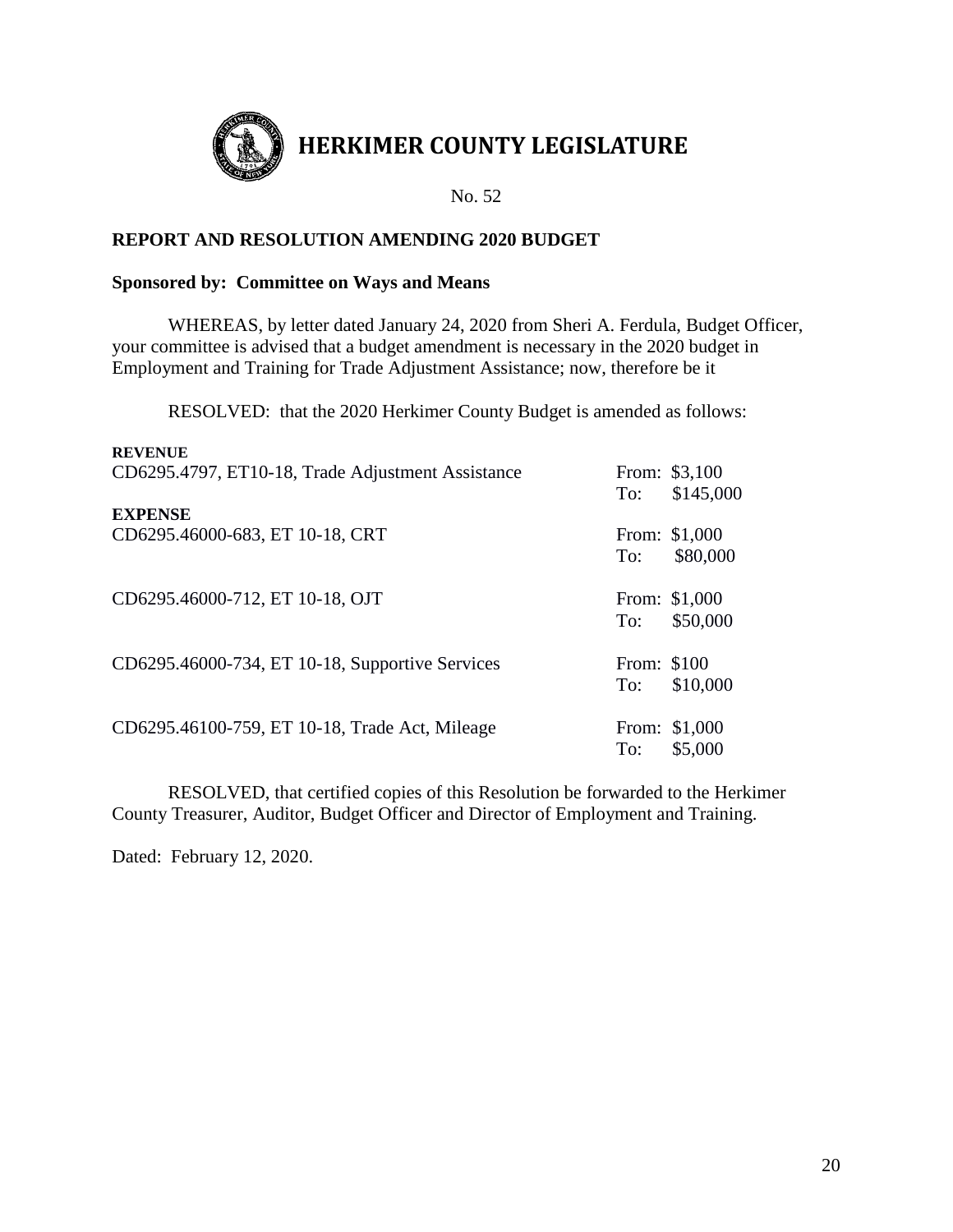

# **REPORT AND RESOLUTION AUTHORIZING TRANSFER OF FUNDS AND CREATING ACCOUNT IN BOARD OF ELECTIONS**

## **Sponsored by: Committee on Ways & Means**

WHEREAS, your Committee on Ways and Means, to which was referred a communication from Sheri A. Ferdula, Budget Officer/Purchasing Agent, dated January 28, 2020, submitting a request to create an account and transfer of funds, reports that we have examined said communication, inquired into the subject matter thereof, and recommend that said transfers be made and offer the following Resolution:

RESOLVED, that the Herkimer County Treasurer be, and she hereby is, authorized and directed create an account and to transfer the following sum from and to the following accounts in the 2020 Budget:

#### **Create:**

A1450H.22000, Early Voting, Computer Equipment

#### **Transfer:**

\$17,000 FROM: A1450H.40700, Early Voting, Computer Software TO: A1450H.22000, Early Voting, Computer Equipment

and, be it further

RESOLVED, that certified copies of this Resolution be forwarded to the Herkimer County Treasurer, Auditor, Budget Officer, and Commissioners of Elections.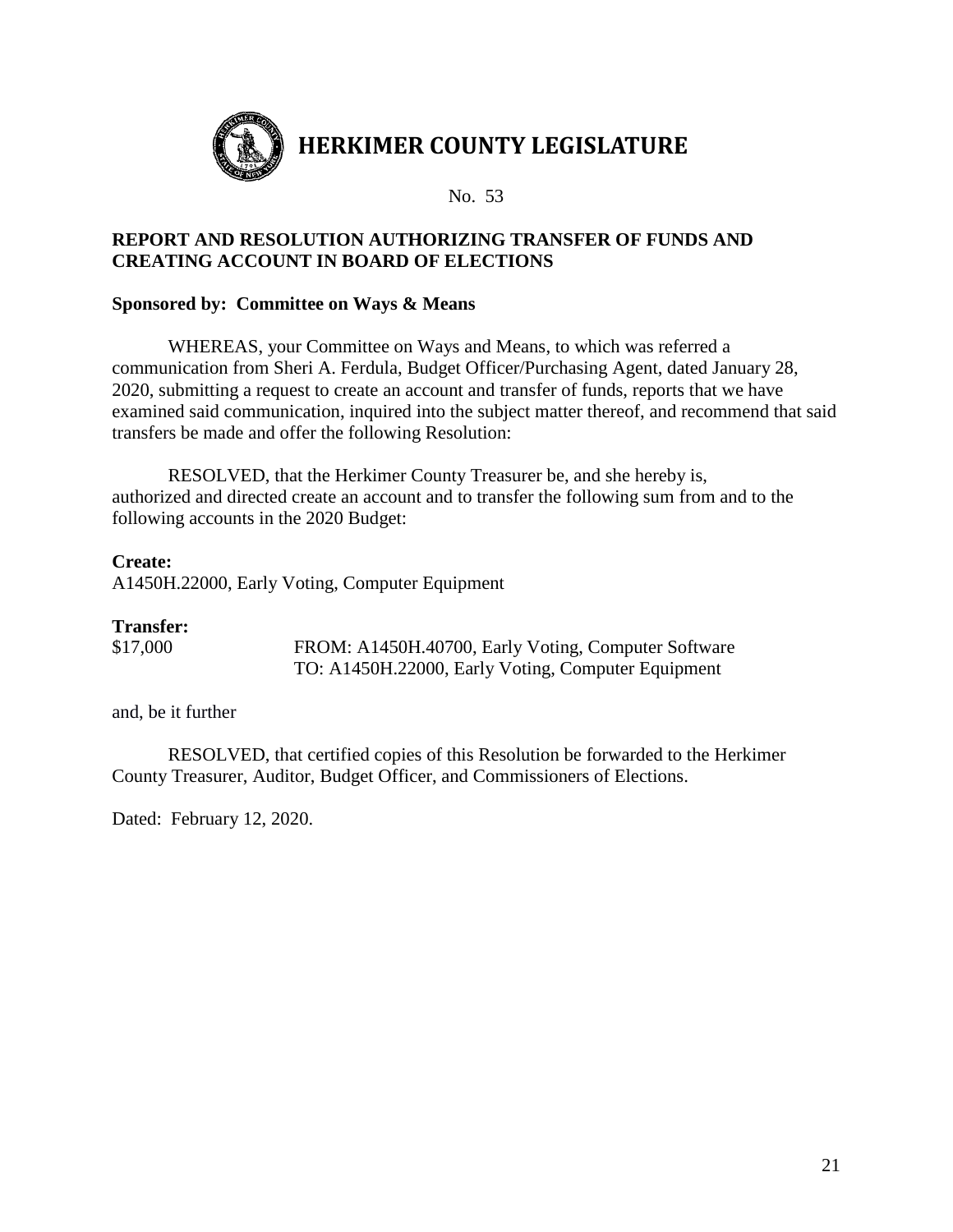

# **REPORT AND RESOLUTION AMENDING RESOLUTION NO. 61 OF 2014 ESTABLISHING PAYMENT AMOUNTS TO ELECTION WORKERS PURSUANT TO THE HELP AMERICA VOTE ACT OF 2002**

# **Sponsored by: Committee on Administration/Veterans' Affairs Committee on Ways & Means**

WHEREAS, by Resolution No. 61 adopted on February 26, 2014, payment amounts were revised for election workers pursuant to the Help America Vote Act of 2002; and

WHEREAS, by letter dated January 22, 2020, Kim S. Tranter and Anthony C. Fumarola, Commissioners of Elections, have requested that the Election Inspectors for both the Primary Elections and the General Elections be paid an equal rate, due to changes by the NYS Legislature for the hours of the Primary Elections now being held the same hours as the General Elections; and

WHEREAS, your Committees have considered said request, and recommend the Election Inspectors for both the Primary Elections and the General Elections be paid a rate of \$175 per day; now, therefore, be it

RESOLVED, that the Election Inspectors for both the Primary Elections and General Elections be paid a rate of \$175 per day, and that all other rates established in Resolution No. 61, of 2014 remain the same; and, be it further

RESOLVED, that certified copies of this Resolution be forwarded to the Herkimer County Treasurer, Auditor, Budget Officer, Personnel Officer and Commissioners of Elections.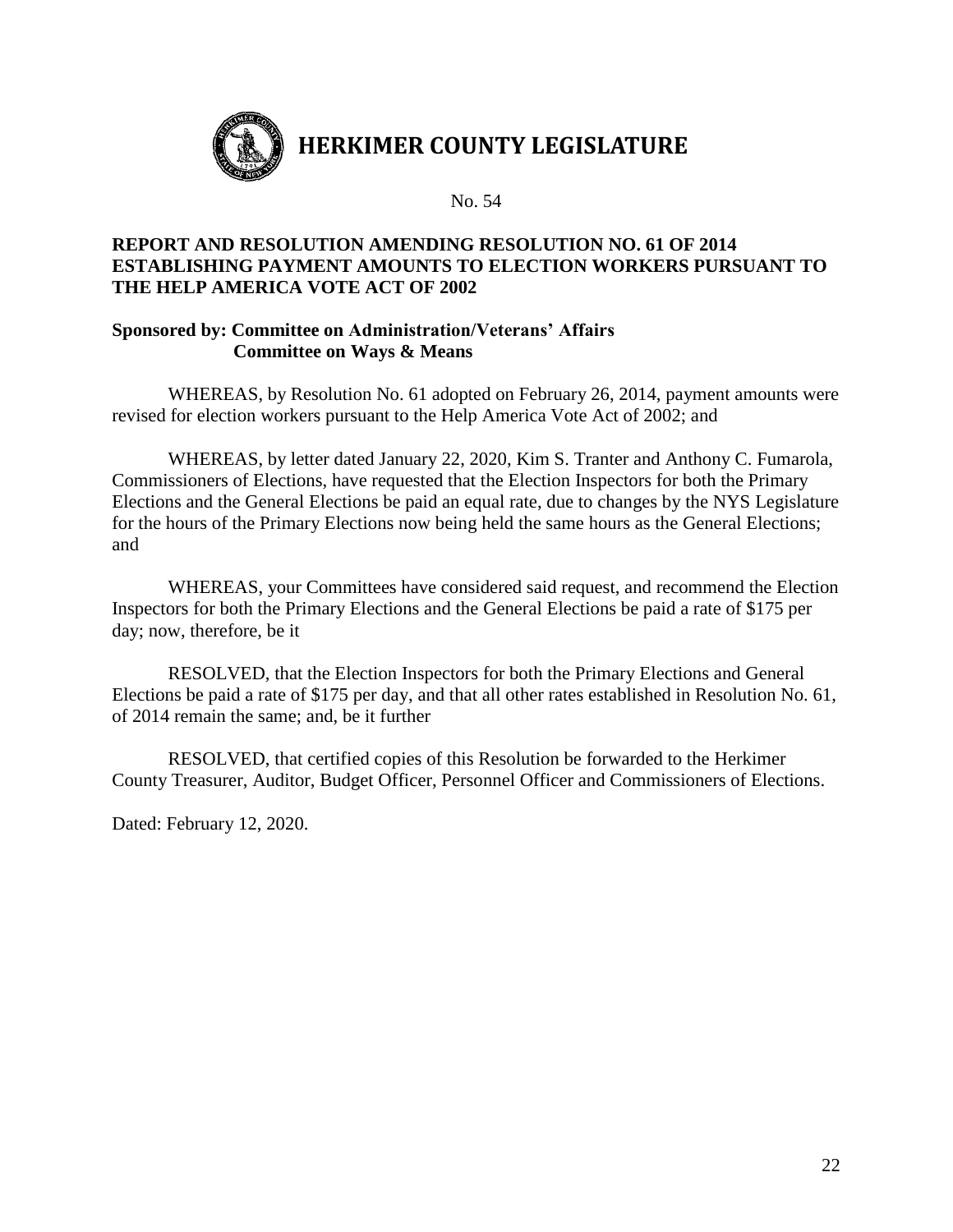

# **REPORT AND RESOLUTION APPROVING PROJECTS UNDER ARTICLE 6, SECTION 116 OF THE HIGHWAY LAW**

## **Sponsored by: Committee on Highways**

WHEREAS, your Committee on Highways, to which was referred a letter from Jim Lindholm, Deputy County Superintendent of Highways, dated January 24, 2020, submitting three copies each of statements under Article 6 of the Highway Law designating work to be done with County Road Fund monies during the year 2020 covering three projects involved in the Capital Construction Program, respectfully reports that we have examined said statements contained in said communication from and signed by the County Superintendent of Highways, recommend its adoption and offer the following Resolution:

RESOLVED, that the statements under Article 6 of the Highway Law which designate work to be done with County Road Fund monies be, and hereby are, approved by the County Legislature of the County of Herkimer for the following projects involved in the Capital Construction Program, to be funded as listed:

| <b>PROJECT</b><br>NO. | <b>ROAD/LOCATION</b>                                                                  | <b>TYPE OF</b><br><b>PROJECT</b> | <b>ESTIMATED</b><br><b>CONSTRUCTION</b> |
|-----------------------|---------------------------------------------------------------------------------------|----------------------------------|-----------------------------------------|
|                       |                                                                                       |                                  | <b>COST</b>                             |
| 399                   | Ohio City Road & Church Street, CR 122<br>Reconstruction/Rehabilitation, Town of Ohio | Rehabilitation                   | \$425,000.00                            |
|                       |                                                                                       |                                  |                                         |
| 400                   | Bush Road, CR 180                                                                     | Roadside Slope                   | \$200,000.00                            |
|                       | Roadside Slope Armoring, Town of Schuyler                                             | Armoring                         |                                         |
|                       | Gray Wilmurt Road, CR 4 BIN 3307910                                                   | Construction/                    |                                         |
| 401                   | Bridge Replacement, Town of Norway                                                    | Construction                     | \$1,000,000.00                          |
|                       |                                                                                       | Inspection                       |                                         |

RESOLVED, that these projects will be funded by CHIPS, EWR, and PAVE-NY monies; and, be it further

RESOLVED, that certified copies of this Resolution be forwarded to the County Treasurer, County Auditor and County Highway Superintendent.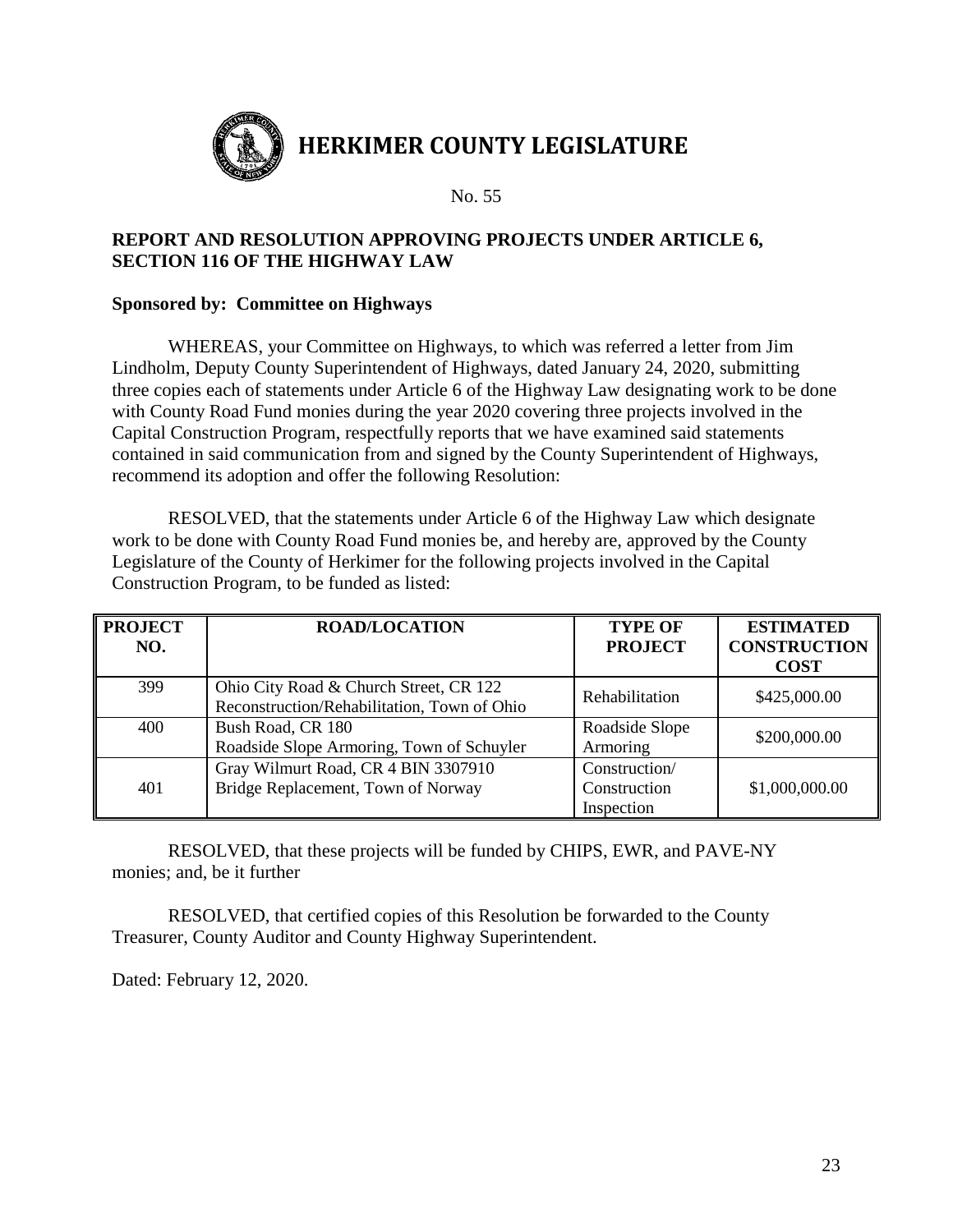

#### **REPORT AND RESOLUTION APPROVING 2020 COUNTY HIGHWAY MAP**

#### **Sponsored by: Committee on Highways**

WHEREAS, pursuant to Highway Law Section 115, the County Superintendent of Highways shall prepare a map of the county road system to be approved by the board, and once approved it shall be filed in the Office of the County Clerk and the County Highway Superintendent; and

WHEREAS, by letter dated January 21, 2020, Mark Nagele, County Highway Superintendent, has requested the Legislature approve the 2020 County Highway Map; now, therefore, be it

RESOLVED, that the Herkimer County Legislature hereby approves the 2020 County Highway Map; and, be it further

RESOLVED, that the 2020 County Highway Map be filed in the Office of the County Clerk and the County Superintendent; and, be it further

RESOLVED, that certified copies of this Resolution be forwarded to the Herkimer County Treasurer, Auditor, Budget Officer, County Clerk, and County Highway Superintendent.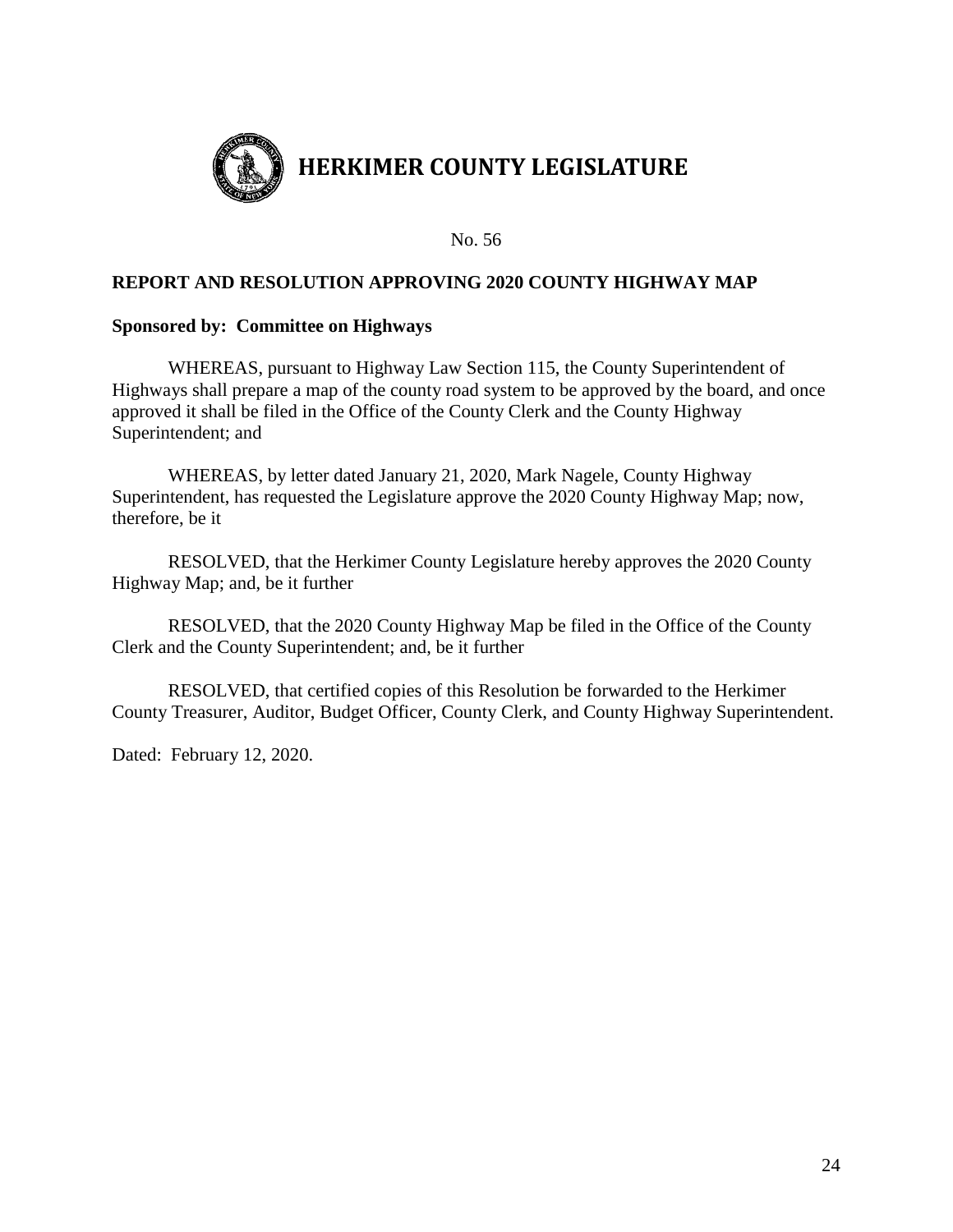

#### **REPORT AND RESOLUTION CORRECTING TAX ROLL IN THE TOWN OF WEBB**

#### **Sponsored by: Committee on Ways & Means**

WHEREAS, by letter dated January 22, 2020 from Beth Sadlon, Director of Real Property Tax Services, this Legislature is informed that an error was made on the 2020 Tax Roll in the Town of Webb on property listed below in that an incorrect assessment was placed in error; and

WHEREAS, application has been made to correct said tax roll by the reduction of said tax bill; and

WHEREAS, your Committee has caused to be reviewed said application and the report of the Real Property Tax Director and recommends approval of the application for the parcel set forth below; now, therefore, be it

#### RESOLVED:

1. That this Legislature finds an error exists in the tax roll for the Town of Webb for the parcel listed below:

| Town: Webb                | Owners: Taylor, Wendy       |
|---------------------------|-----------------------------|
| Tax Map No. 050.17-1-2    | Address: 54 Sullivan Street |
|                           | Cazenovia, NY 13035         |
| Amount Billed: \$5,475.87 | Corrected Tax: \$1,868.30   |

2. That this Legislature approves the application to correct the error by making notation on the application and the copies thereof that the application is approved and by entering thereon the correct amount of taxes;

3. That an order is hereby made that the corrected tax is as set forth on the application form and the officer having jurisdiction of the indicated tax roll is directed to correct such roll;

4. That the Clerk of the Legislature is directed to transmit immediately to the collector of taxes of the indicated town the application and a copy of this Resolution and mail notice to the applicant that the application has been approved, and file the copy of this application with the records of the tax levying body;

5. That certified copies of this Resolution be forwarded to the Director of Real Property Tax Services, the Herkimer County Treasurer, the tax collector of the Town of Webb and the above listed applicant.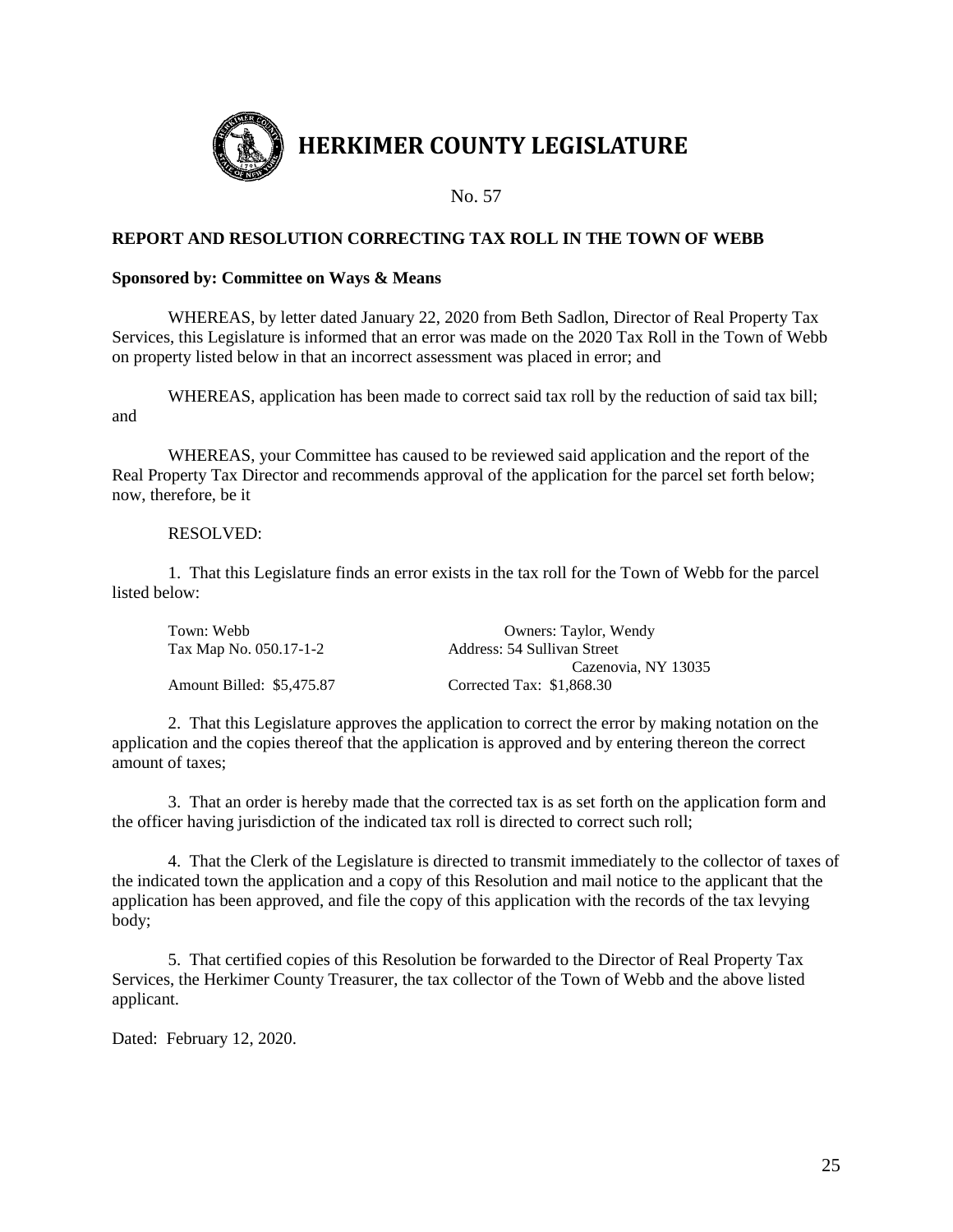

# **REPORT AND RESOLUTION AUTHORIZING RENEWAL OF CONTRACT FOR A BUILDING MAINTENANCE MANAGEMENT PROGRAM**

#### **Sponsored by: Committee on County Properties Committee on Ways and Means**

WHEREAS, by Resolution No. 182 of 2016, amended by Resolution No. 209 of 2016, this Legislature authorized a contract with Facility Dude, to set up a building maintenance management program designed to provide greater efficiencies through organized tracking and planning as well as facility evaluations; and

WHEREAS, by letter dated January 22, 2020, from Sheri A. Ferdula, Budget Officer, this Legislature has been advised that the contract included an annual maintenance fee of \$6,660, and the most recent invoice for 2020 is \$7,251.44 for the period of January 1, 2020 through December 31, 2020; now, therefore, be it

RESOLVED, that a renewal of the contract with Facility Dude is hereby authorized, at an annual maintenance fee of \$7,251.44 for the period of January 1, 2020 through December 31, 2020, with the contract to provide for termination by the County at any time, and with the terms and conditions to be subject to the approval of the Herkimer County Attorney; and, be it further

RESOLVED, that certified copies of this Resolution be forwarded to the Herkimer County Treasurer, Auditor, Budget Officer and Facility Dude.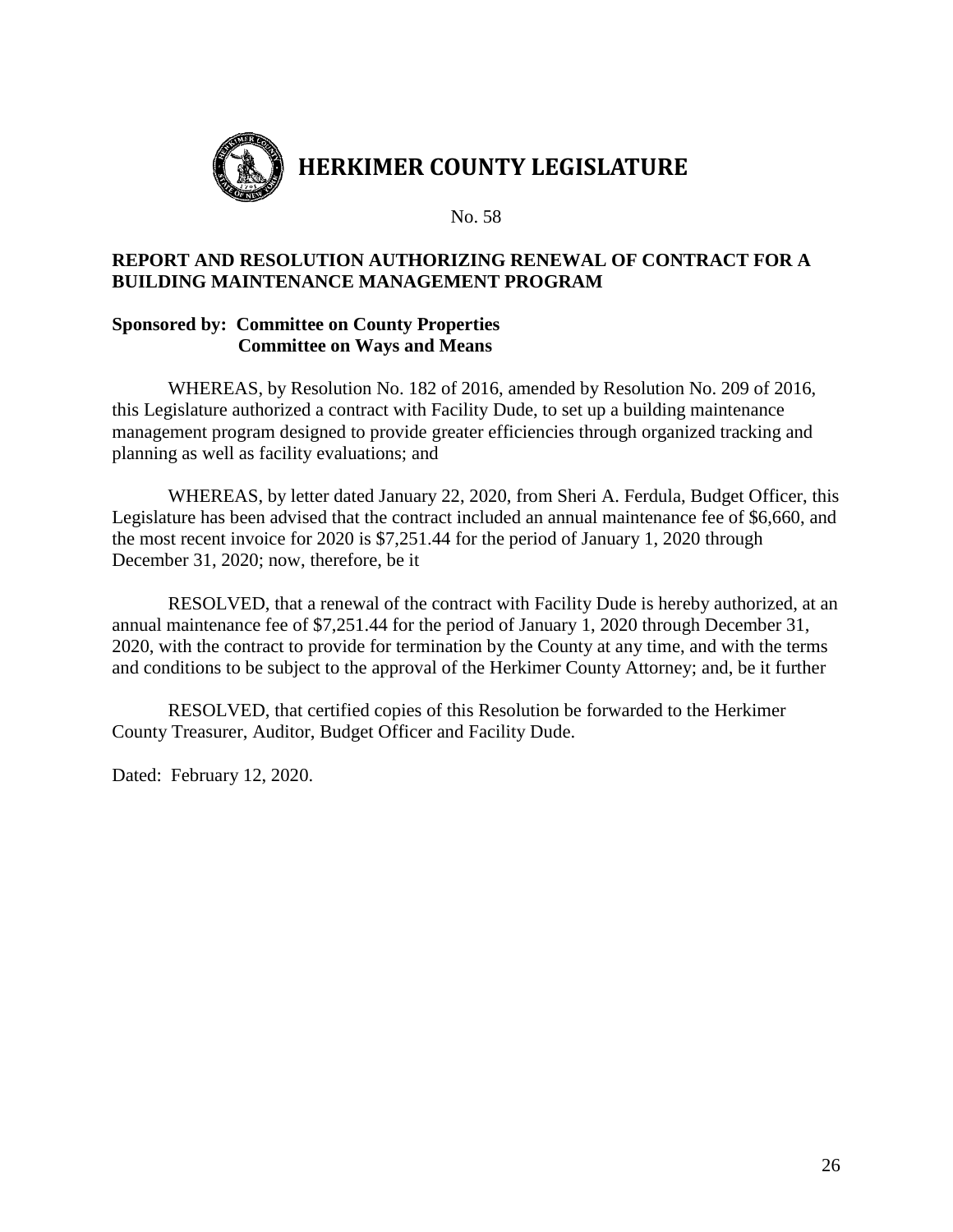

# **REPORT AND RESOLUTION ESTABLISHING BUDGET ACCOUNT, AMENDING BUDGET, AND TRANSFERRING FUNDS IN CONNECTION WITH SPECIAL PATROL OFFICER POSITIONS**

#### **Sponsored by: Committee on Ways and Means**

WHEREAS, by Resolution No. 9, adopted on January 22, 2020, this Legislature amended Salary Schedule V and the Part Time Salary Schedule to create positions in the Sheriff's department; and

WHEREAS, by letter dated January 6, 2020, Sheri Ferdula, Budget Officer/Purchasing Agent, has advised that a separate budget account be established for the Special Patrol Officer positions, or any Deputy Sheriff/Correction Officer working in a school district under a School Resource Officer assignment, and that all positions in the title will be moved into the new account going forward; and

WHEREAS, Sheri Ferdula, Budget Officer/Purchasing Agent has also advised that a budget amendment and a transfer in the 2020 budget is necessary; now, therefore, be it

RESOLVED, that an account be established along with the completion of a transfer and an amendment to the 2020 budget to account for the expenses of the SPO program in the amount \$307,441, with revenue totaling \$264,684 be made as follows:

#### **Budget Amendment**:

| <b>Create Revenue:</b> |  |
|------------------------|--|
|------------------------|--|

| A3112.1589, SPO/SRO, Reimbursement        | From: \$0 |            |
|-------------------------------------------|-----------|------------|
|                                           | To:       | \$77,201   |
| <b>Create Expense:</b>                    |           |            |
| A3112.10000-001, SPO, Salaries            | From: \$0 |            |
|                                           | To:       | \$70,770   |
| A3112.10100-021, SPO, Permanent Part Time | From: \$0 |            |
|                                           | To:       | \$35,655   |
| A3112.83000, SPO, Social Security         | From: \$0 |            |
|                                           | To:       | \$6,598.35 |
| A3112.83500, SPO, Medicare                | From: \$0 |            |
|                                           | To:       | \$1,543.16 |
| A3112.84000, SPO, Workers Comp            | From: \$0 |            |
|                                           | To:       | \$2,394.56 |
| A3112.86000, SPO, Health Insurance        | From: \$0 |            |
|                                           | To:       | \$2,996.93 |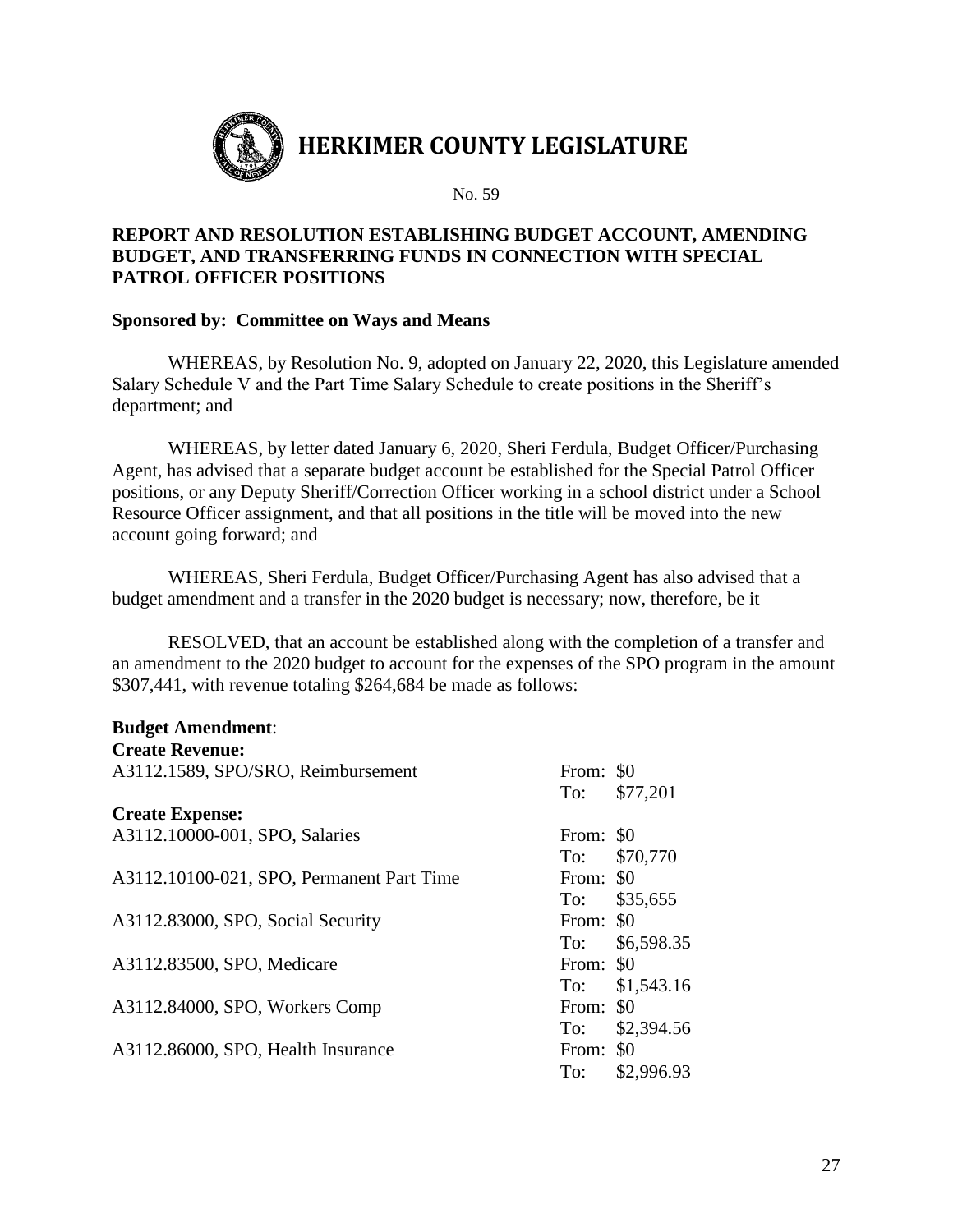# Page II

| Transfer:       |     |                                                     |
|-----------------|-----|-----------------------------------------------------|
| <b>Revenue:</b> |     |                                                     |
| \$187,483       |     | From: A3110.1589, Sheriff, Reimbursement            |
|                 | To: | A3112.1589, SPO Reimbursement                       |
| <b>Expense:</b> |     |                                                     |
| \$133,093       |     | From: A3110.10000-001, Sheriff, Salaries            |
|                 | To: | A3112.10000-001, SPO Salaries                       |
| \$23,480        |     | From: A3110.10100-021, Sheriff, Permanent Part Time |
|                 | To: | A3112.10100-021, SPO, Permanent Part Time           |
| \$9,725.51      |     | From: A3110.83000, Sheriff, Social Security         |
|                 | To: | A3112.83000, SPO, Social Security                   |
| \$2,274.51      |     | From: A3110.83500, Sheriff, Medicare                |
|                 | To: | A3112.83500, SPO, Medicare                          |
| \$3,529.42      |     | From: A3110.84000, Sheriff, Workers Comp            |
|                 | To: | A3112.84000, SPO, Workers Comp                      |
| \$15,380.56     |     | From: A3110.86000, Sheriff, Health Insurance        |
|                 | To: | A3112.86000, SPO, Health Insurance                  |
|                 |     |                                                     |

# and, be it further

RESOLVED, that certified copies of this Resolution be forwarded to the Herkimer County Treasurer, Auditor, Budget Officer, and Sheriff.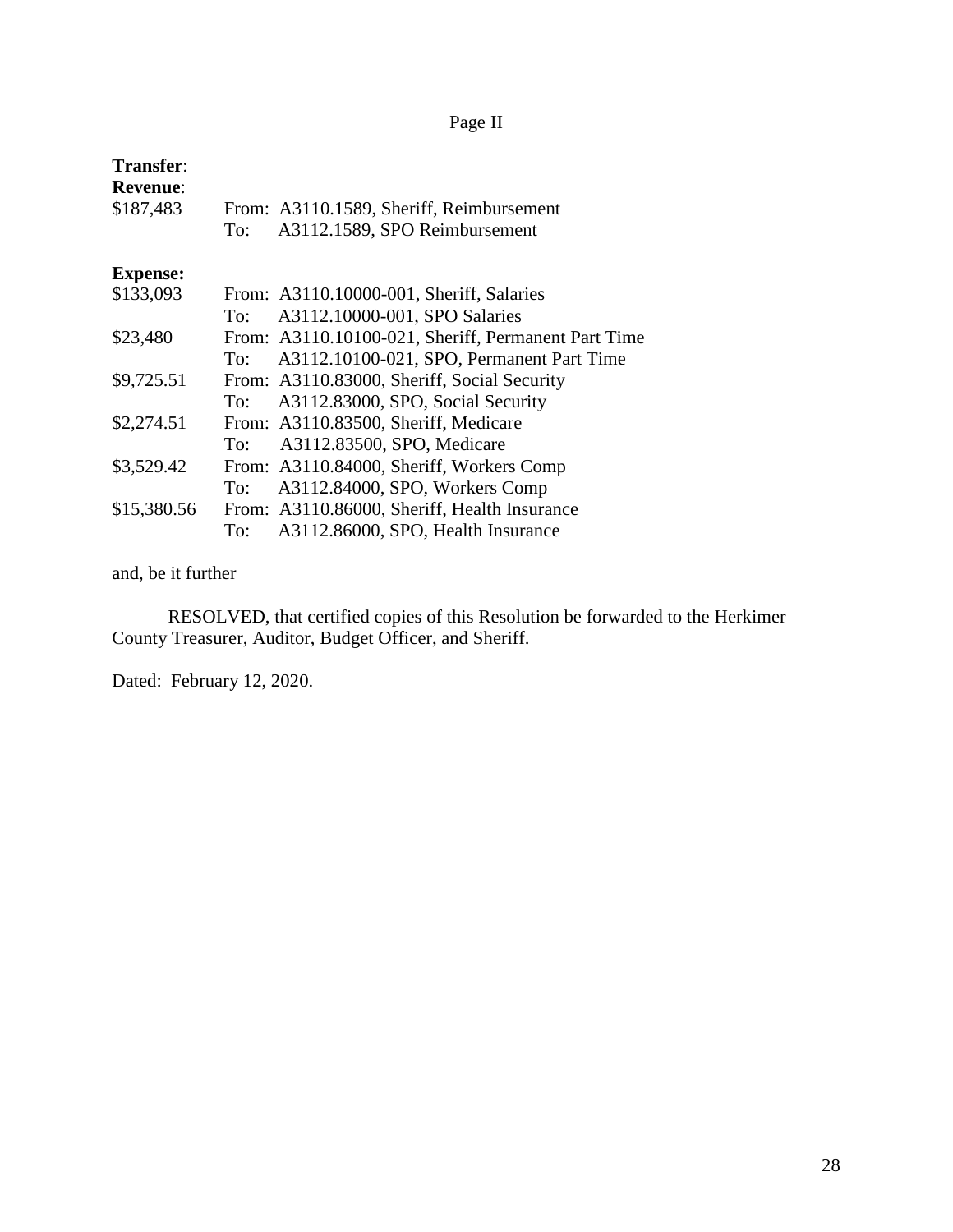

#### **REPORT AND RESOLUTION AUTHORIZING PURCHASE OF ADDITIONAL USER LICENSES FOR BLACK CREEK SALLYPORT INMATE MANAGEMENT SYSTEM**

# **Sponsored by: Committee on Public Safety/Emergency Management Committee on Ways and Means**

WHEREAS, by letter dated January 24, 2020 from Scott F. Scherer, Sheriff, this Legislature is advised of a request to purchase additional user licenses for the Black Creek SallyPort Inmate Management System for a total of \$19,350; and

WHEREAS, by letter dated January 24, 2020 from Sheri A. Ferdula, Budget Officer/Purchasing Agent, this Legislature is advised that the total purchase will be \$19,350, of which \$3,870 will cover the first 12 months of annual support, and the SCAAP (State Criminal Alien Assistance Program) will cover \$17,134, with the remaining \$2,216 coming from the contracted services account for the current jail; now, therefore be it

RESOLVED, that authorization is given for the purchase of additional user licenses for the Black Creek SallyPort Inmate Management System, from Black Creek Integrated Systems, PO Box 101747, Irondale, AL 35210, for a total of \$19,350; and, be it further

RESOLVED, that certified copies of this Resolution be forwarded to the County Treasurer, Auditor, Budget Officer, Herkimer County Sheriff and Black Creek Integrated Systems.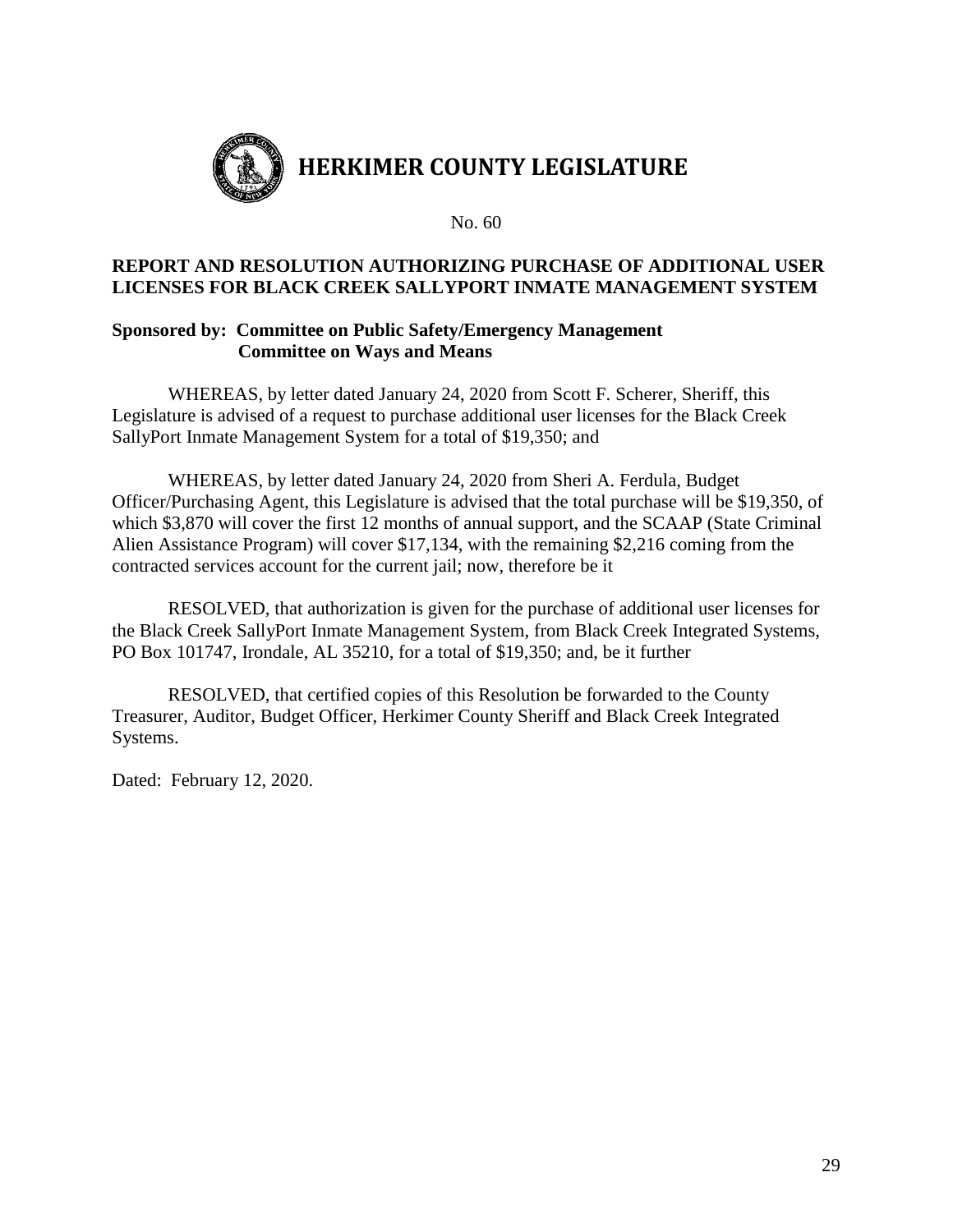

# **REPORT AND RESOLUTION APPROVING THE UTILIZATION OF GRANT FUNDING AND APPROVING THE TRANSFER OF FUNDS FOR THE PURCHASE OF ICE CANOPY FOR ANEY HILL TOWER SITE**

### **Sponsored by: Committee on Public Safety/Emergency Management Committee on Ways and Means**

WHEREAS, by letter received January 16, 2020, from John J. Raymond, Director of Emergency Services, this Legislature is advised of a request to construct an ice canopy for the Aney Hill Tower Site by utilizing 2018 State Interoperable Communications grant funding; and

WHEREAS, it is the recommendation of the Director of Emergency Services that the work be done by Fred A. Nudd Corporation of Ontario, New York, at a price of \$27,270.00; and

WHEREAS, by letter dated January 24, 2020, Sheri A. Ferdula, Budget Officer/Purchasing Agent has requested a transfer within the State Interoperable Communications Target Grant, Project 20-1 as follows:

- \$27,270 From: H3021.25000, Public Safety Communications, Other Equipment, Project 20-1
	- To: H3021.44000, Public Safety Communications, Contracted Services, Project 20-1

now, therefore, be it

RESOLVED, that certified copies of this Resolution be forwarded to the Herkimer County Treasurer, Auditor, Budget Officer, Director of Emergency Services, and Fred A. Nudd Corporation.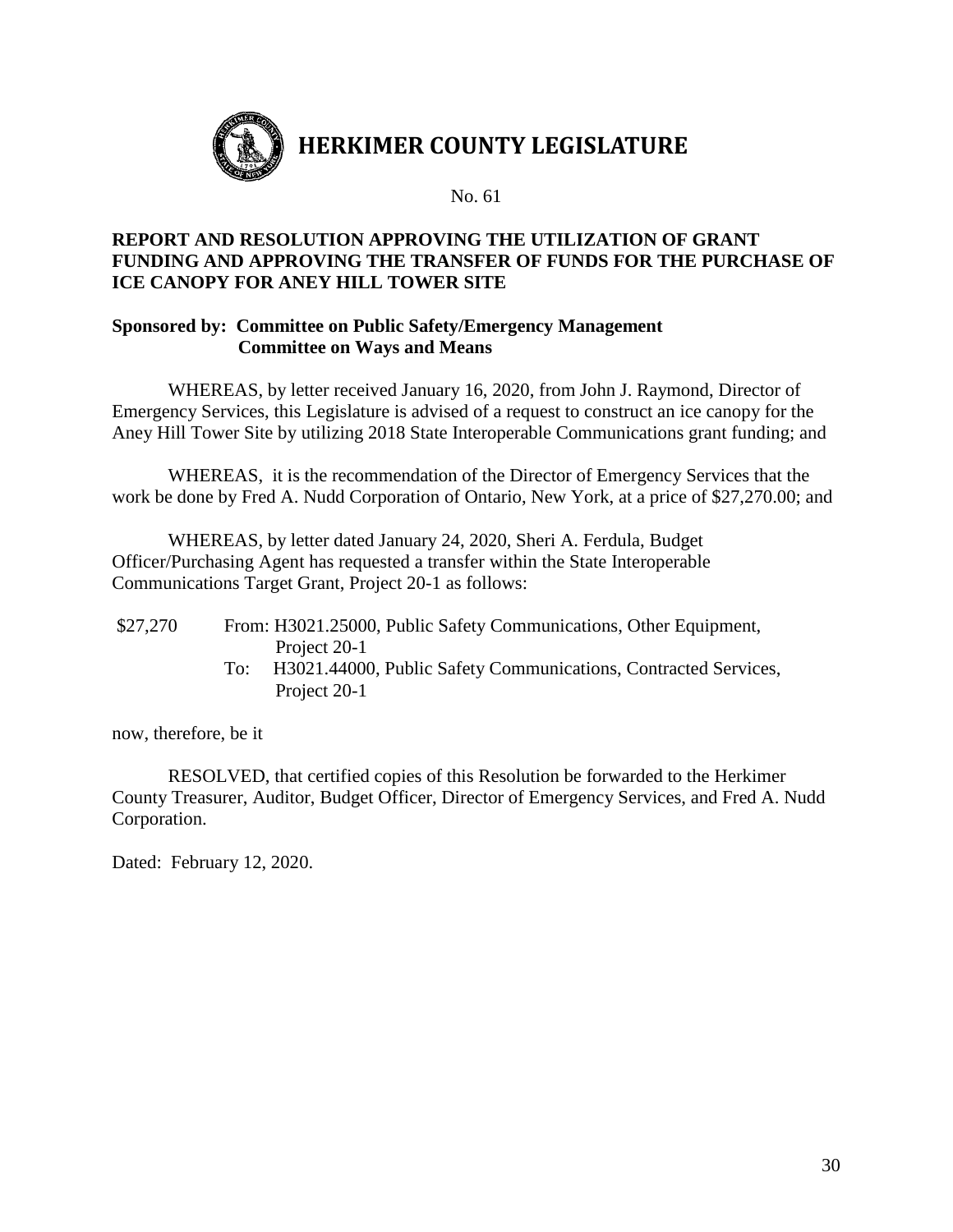

### **REPORT AND RESOLUTION AUTHORIZING EXECUTION OF ANNUAL ACCOUNTING SYSTEM MAINTENANCE AGREEMENT**

#### **Sponsored by: Committee on Ways and Means**

WHEREAS, by Resolution No. 173 of 2003 a contract was awarded to New World Systems for Financial Management payroll software, training, support service and maintenance on said software package; and

WHEREAS, by Resolution No. 144 of 2016 a maintenance agreement was executed with Tyler Technologies, who acquired New World Systems; and

WHEREAS, by letter dated January 23, 2020, Kim Enea, County Treasurer, has requested that a new agreement be entered into with Tyler Technologies for the period February 1, 2020 through January 31, 2021 at a cost of \$45,514.52; now, therefore, be it

RESOLVED, that the Chairman of this Legislature is hereby authorized to execute an agreement with Tyler Technologies, 840 West Long Lake Road, Troy, Michigan 48098 for a one year maintenance agreement of the County's Logos Accounting as follows:

Period Covered Annual Amount 2/1/2020 to 1/31/2021 \$45,514.52

and, be it further

RESOLVED, that the terms and provisions of said agreement shall be subject to the approval of the Herkimer County Attorney; and, be it further

RESOLVED, that certified copies of this Resolution be forwarded to the Herkimer County Treasurer, Auditor, Budget Officer and Tyler Technologies.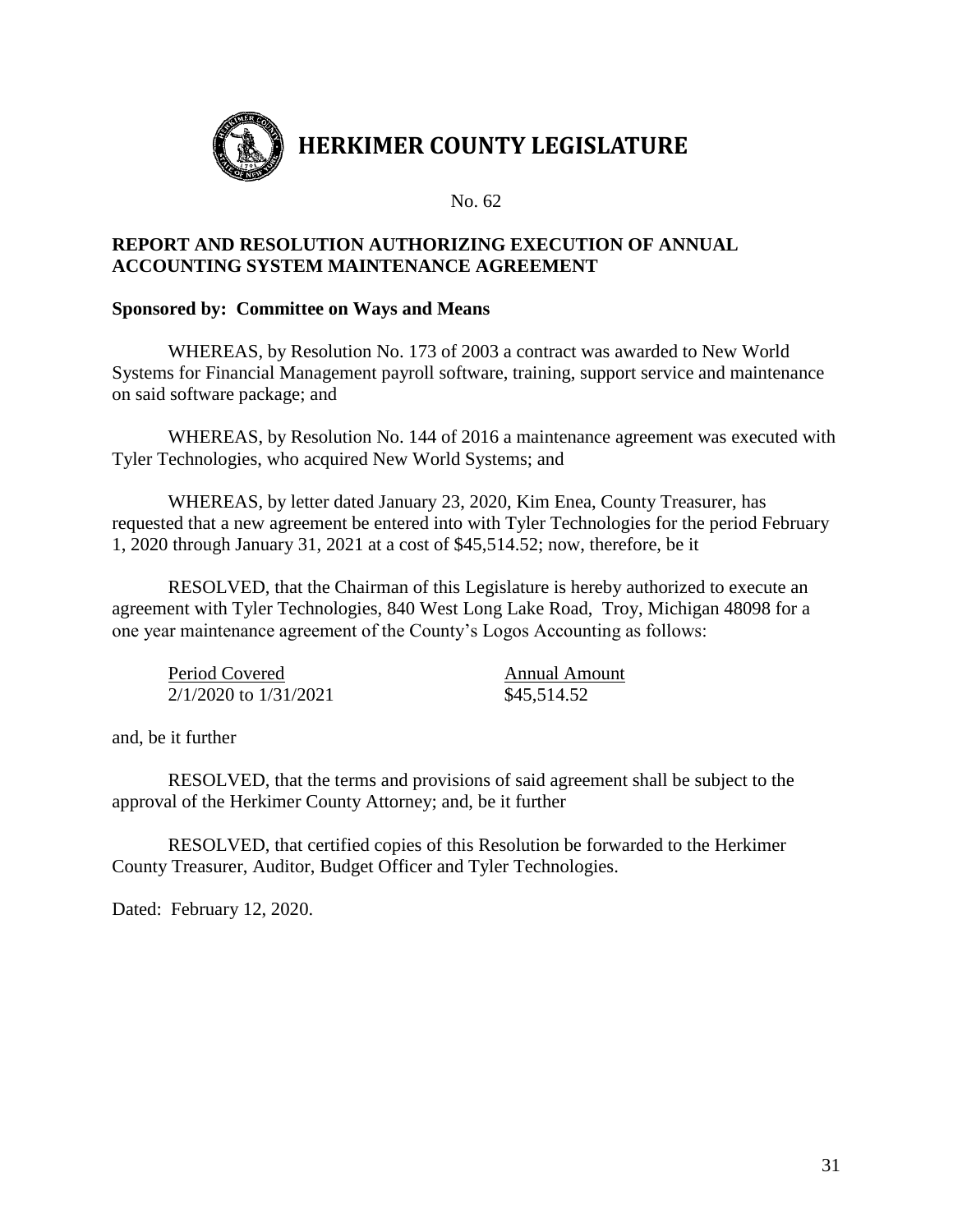

## **REPORT AND RESOLUTION APPROVING AGREEMENT FOR MAINTENANCE AND SUPPORT OF SOFTWARE FOR THE EDUCATION OF HANDICAPPED CHILDREN'S PROGRAM**

#### **Sponsored by: Committee on Human Resources Committee on Ways and Means**

WHEREAS, by Resolution No. 312 adopted on December 11, 2013, this Legislature authorized a contract with James McGuinness & Associates, Inc. for the purchase of software to assist in managing referrals and cases for the Education of Handicapped Children program; and

WHEREAS, by letter dated January 16, 2020, Diane Ward, Director of Health Services, has requested renewal of said contract with James McGuiness & Associates for three calendar years, from January 1, 2020 to December 31, 2022, for maintenance and support at the rate of \$625 per month for maintenance and support and \$167 per month for the Medicaid Service Bureau; now, therefore, be it

RESOLVED, that a contract with James McGuinness & Associates, Inc., is authorized for an additional three years commencing January 1, 2020 for maintenance and support of software to assist in managing referrals and cases for the Education of Handicapped Children program at the rate of \$625 per month for maintenance and support and \$167 per month for the Medicaid Service Bureau; and, be it further

RESOLVED, that the Chairman of the Herkimer County Legislature is hereby authorized to execute said contract with James McGuinness & Associates, Inc., 1482 Erie Boulevard, Schenectady, New York 12305, for said services for the Education of Handicapped Children program, with the terms and conditions of said contract to be subject to the approval of the Herkimer County Attorney; and, be it further

RESOLVED, that certified copies of this Resolution be forwarded to the Herkimer County Treasurer, Auditor, Budget Officer, Director of Public Health and James McGuiness & Associates, Inc.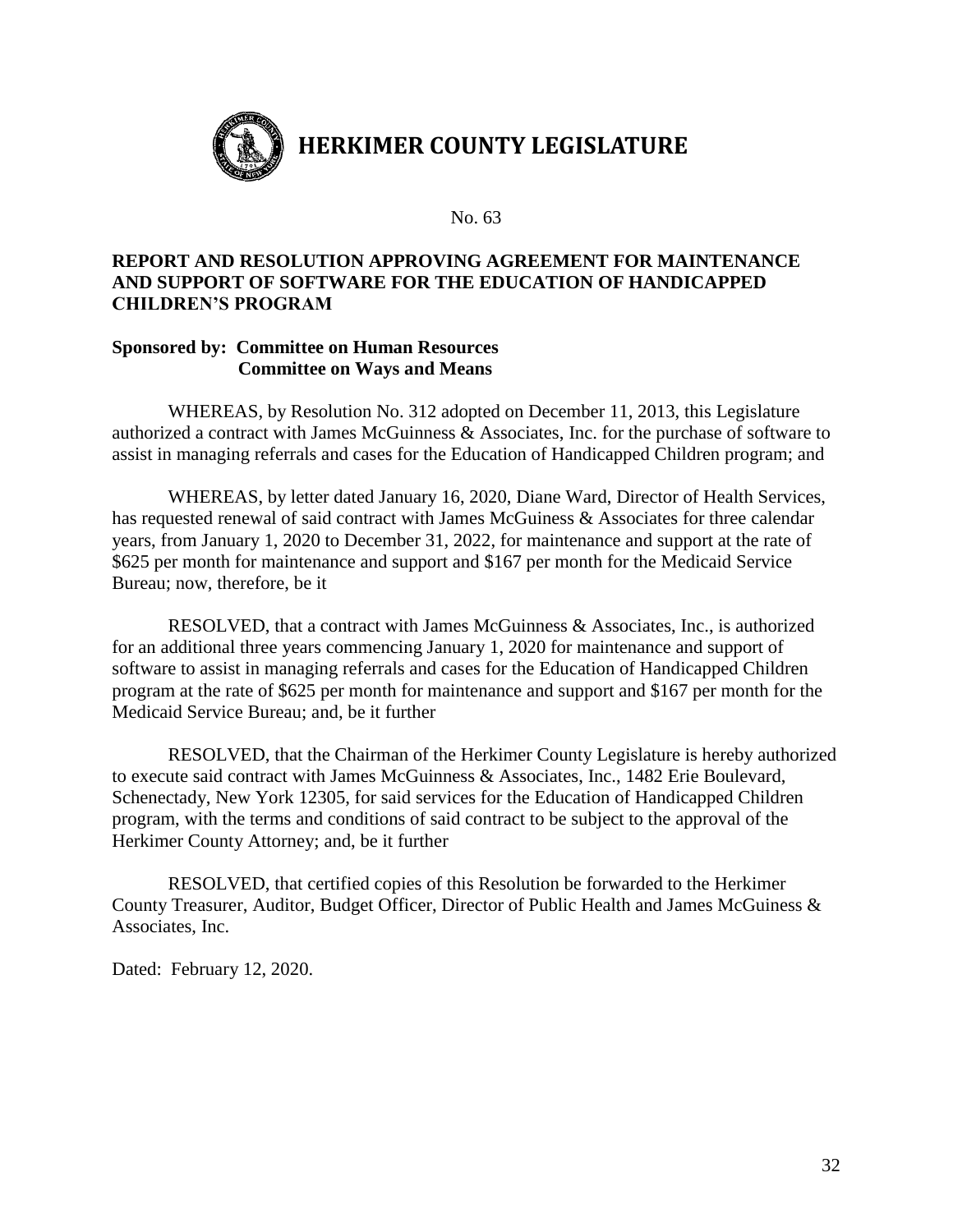

# **HERKIMER COUNTY LEGISLATURE**

No. 64

#### **REPORT AND RESOLUTION AUTHORIZING RENEWAL OF CONTRACT FOR FUNDING OF CHILDHOOD LEAD POISONING PREVENTION SCREENING SERVICES GRANT AND AMENDING BUDGET**

#### **Sponsored by: Committee on Human Resources Committee on Ways and Means**

WHEREAS, by Resolution No. 228 for the year 1990, this Legislature authorized a contract with the New York State Department of Health to provide grant funding for the Childhood Lead Poisoning Prevention Program screening services and to increase public knowledge about lead poisoning and its prevention, which contract has been continued for each year thereafter; and

WHEREAS, by letter dated January 29, 2020, from Diane Ward, Director of Health Services, your Committees have been advised of a request to renew said agreement with the New York State Department of Health for the term commencing October 1, 2019 and ending September 30, 2020 with funding for this period to be in the amount of \$39,826.00; and

WHEREAS, by letter dated January 29, 2020, from Sheri A. Ferdula, Budget Officer, this Legislature is advised of a request to amend the 2019 Budget in connection with the receipt of funding for the Childhood Lead Poisoning Prevention Program for the Herkimer County Public Health Nursing Service for the period October 1, 2019 through September 30, 2020 in the total amount of \$39,826.00; now, therefore, be it

RESOLVED, that the Chairman of the Legislature be authorized to e-sign the grant document in the amount of \$39,826.00 with the New York State Department of Health to continue the Childhood Lead Poisoning Prevention Program in the County of Herkimer for the period October 1, 2019 to September 30, 2020, unless terminated in accordance with the terms thereof; and, be it further

RESOLVED, that the 2019 Herkimer County Budget is hereby amended as follows:

| Revenue Account:        | A4189L.4489B, Lead Prevention,<br>State Aid | From:<br>To: | \$0<br>\$39,826 |
|-------------------------|---------------------------------------------|--------------|-----------------|
| <b>Expense Account:</b> | A4189L.10000-001, Lead Prev., Salaries      | From:<br>Tο  | \$0<br>\$27,300 |
|                         | A4189L.41000, Lead Prev., Supplies          | From:<br>To: | \$0<br>\$3,000  |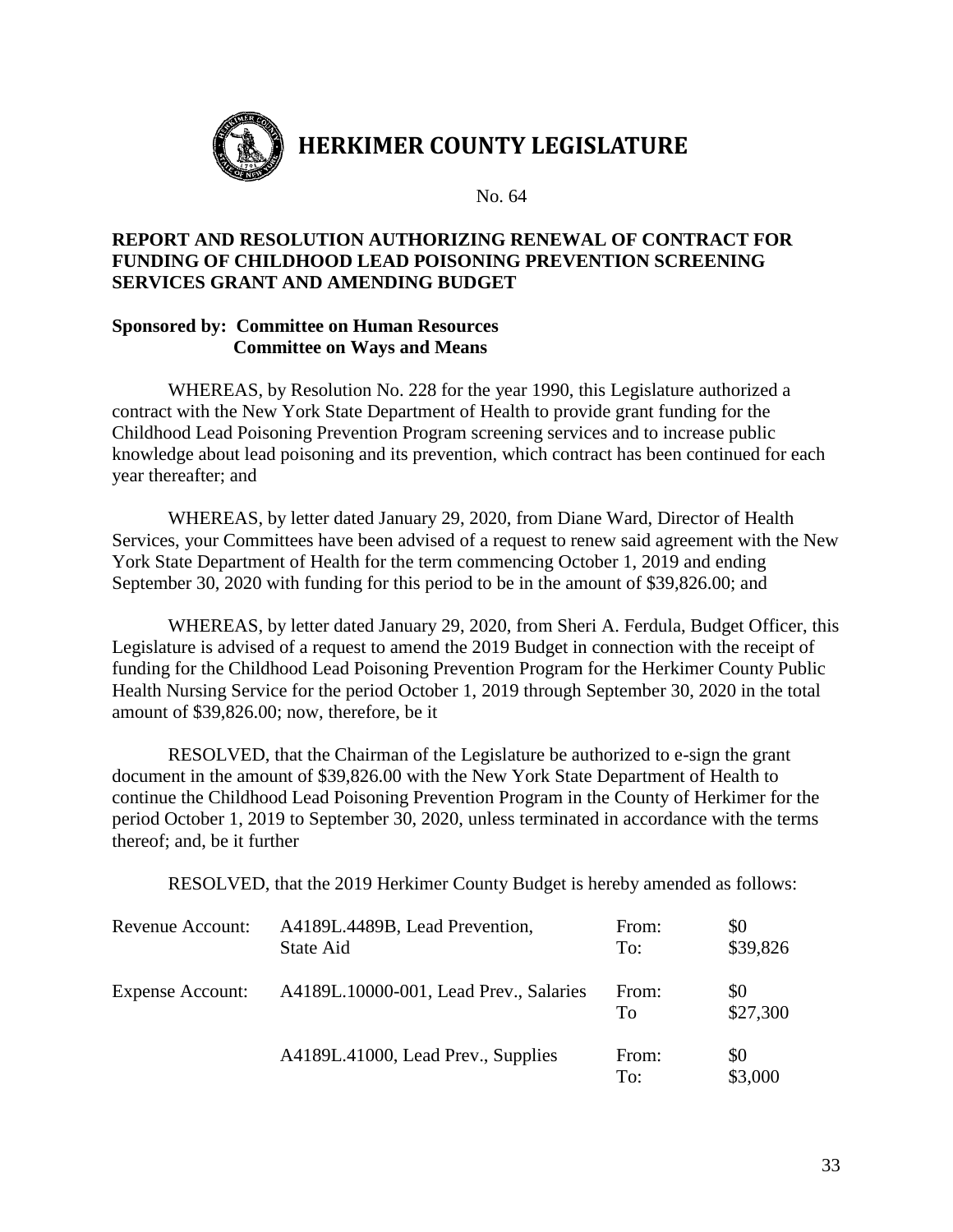# Page II

| A4189L.46100, Lead Prev., Mileage     | From:<br>To: | \$0<br>\$500   |
|---------------------------------------|--------------|----------------|
| A4189L.46300, Lead Prev., Postage     | From:<br>To: | \$0<br>\$900   |
| A4189L.86000, Lead Prev., Health Ins. | From:<br>To: | \$0<br>\$8,126 |

and, be it further

RESOLVED, that certified copies of this Resolution be forwarded to the Herkimer County Treasurer, Auditor, Budget Officer, Director of Public Health and the New York State Department of Health.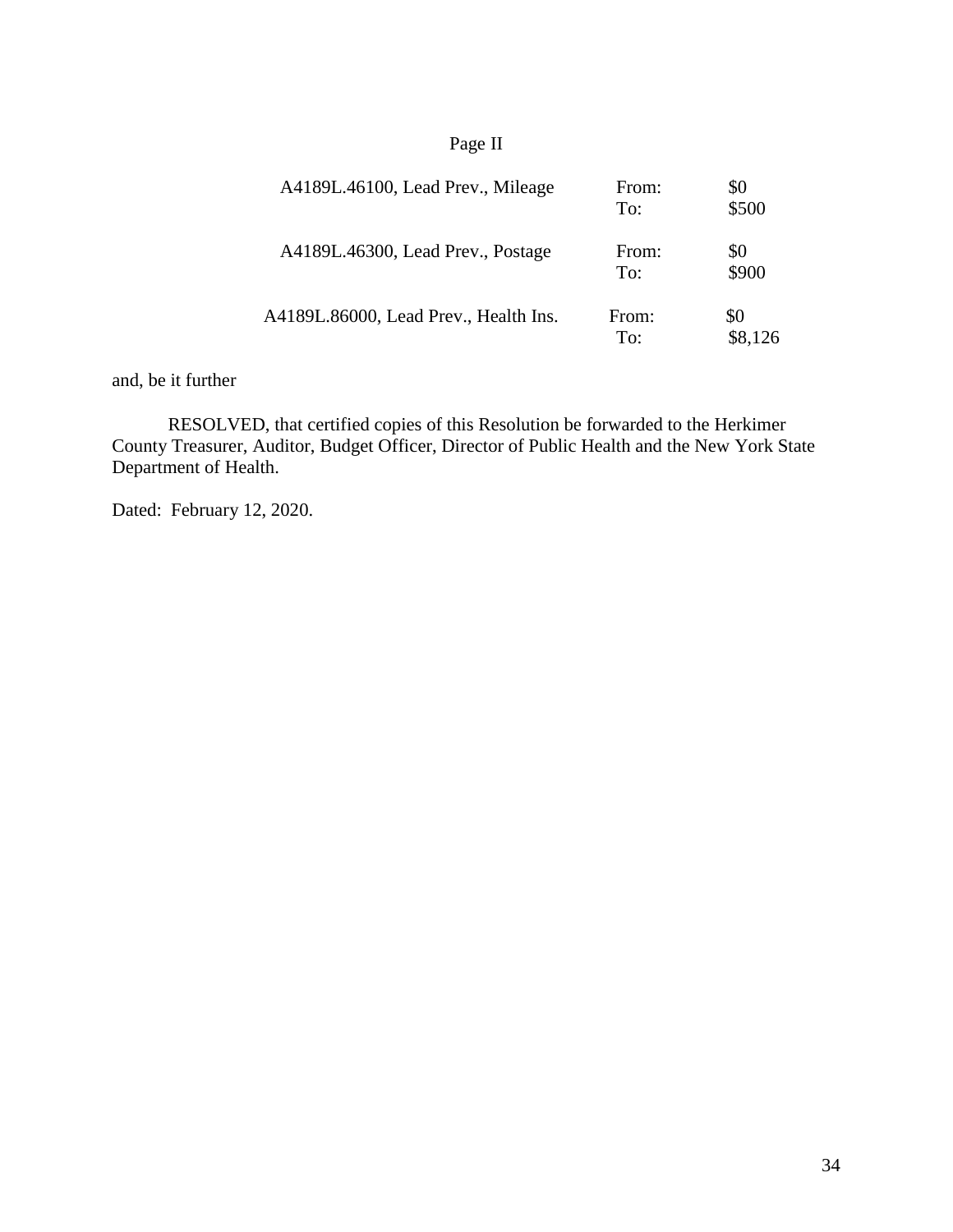

# **HERKIMER COUNTY LEGISLATURE**

#### No. 65

#### **REPORT AND RESOLUTION AUTHORIZING PURCHASE, CREATING ACCOUNT, AND TRANSFERING FUNDS IN BOARD OF ELECTIONS**

#### **Sponsored by: Committee on Administration/Veterans' Affairs Committee on Ways & Means**

WHERAS, by letter dated February 11, 2020, from the Commissioners of Elections, this Legislature is advised of a request to purchase software licenses and hardware accessories for the recently purchased iPads for them to function as electronic poll books from Knowink Innovative Election Solutions, 2111 Olive Street, Saint Louis, MO 63103, in the amount of \$65,780; and

WHEREAS, by letter dated February 10, 2020, from Sheri A. Ferdula, Budget Officer/Purchasing Agent, this Legislature is advised that the creation of an account and transfers of funds will be necessary to create said purchase; now, therefore be it

RESOLVED, that the above described purchase of software licenses and hardware accessories for the recently purchased iPads for them to function as electronic poll books from Knowink Innovative Election Solutions, in the amount of \$65,780 is approved; and, be it further

RESOLVED, that the Herkimer County Treasurer be, and she hereby is, authorized and directed to create an account and to transfer the following sum from and to the following accounts in the 2020 Budget:

#### **Create:**

A1450F.40700, Shoebox, Computer Software

#### **Transfer:**

| \$18,900.00 | FROM: A1450F.22000, Shoebox, Computer Equipment<br>A1450F.40700, Shoebox, Computer Software<br>TO:  |
|-------------|-----------------------------------------------------------------------------------------------------|
| \$18,187.13 | FROM: A1450F.44000, Shoebox, Contracted Services<br>A1450F.40700, Shoebox, Computer Software<br>TO: |
| \$80.87     | FROM: A1450F.41000, Shoebox, Supplies<br>A1450F.40700, Shoebox, Computer Software.<br>TO:           |

and, be it further

RESOLVED, that certified copies of this Resolution be forwarded to the Herkimer County Treasurer, Auditor, Budget Officer, Commissioners of Elections, and Knowink Innovative Election Solutions.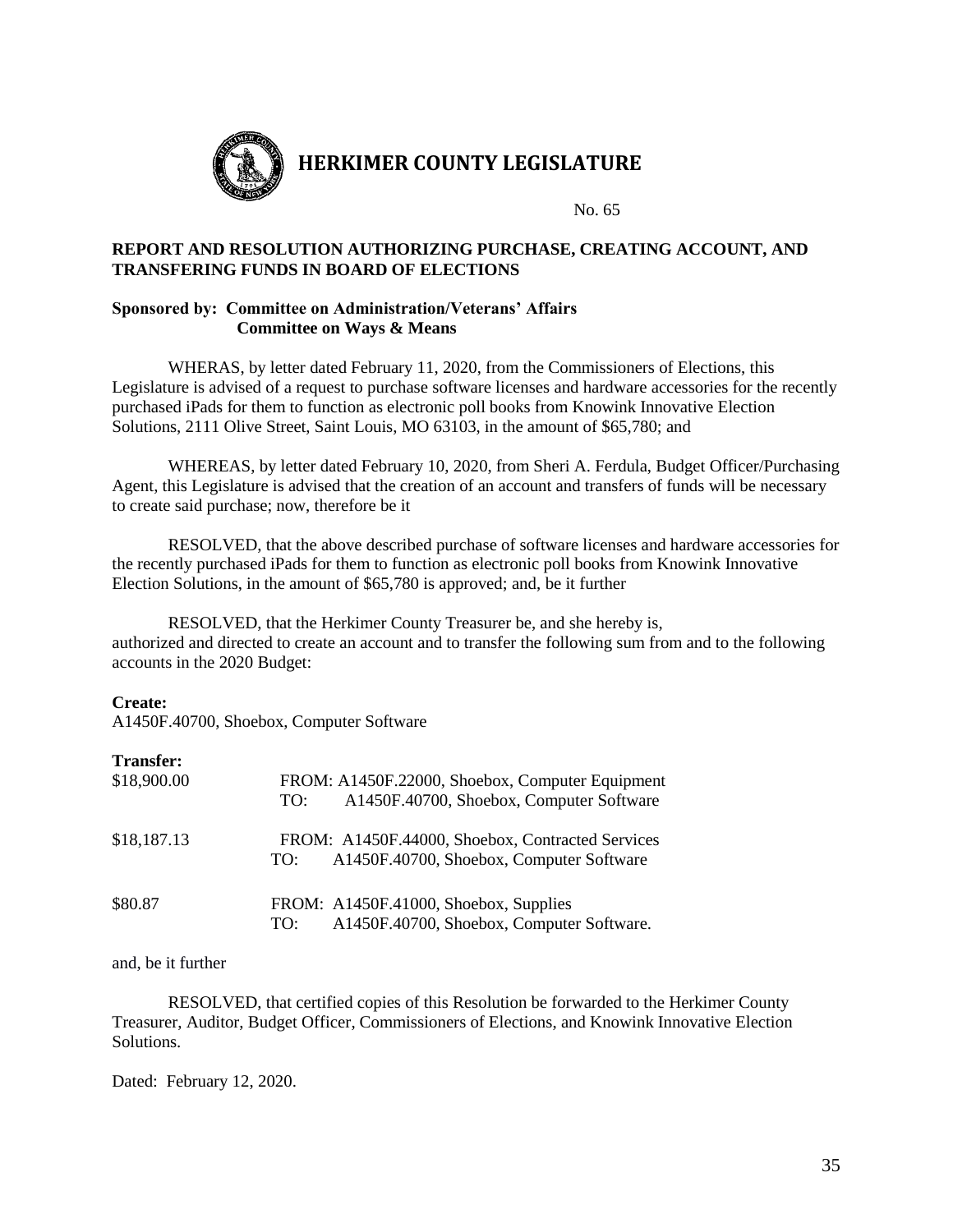

#### **RESOLUTION DETERMINING OFFICERS AND EMPLOYEES OF HERKIMER COUNTY REQUIRED TO FILE FINANCIAL DISCLOSURE FORMS**

#### **Sponsored by: Committee on Ways and Means**

WHEREAS, the Herkimer County Ethics Law requires this Legislature to adopt an updated list of officers and employees required to file annual financial disclosure forms; and

WHEREAS, that updated list, referred to as Schedule A, is attached; now, therefore, be it

RESOLVED, that all officers and employees on the attached list be required to file a financial disclosure form as set forth in Local Law No. 3 for the year 1990; and, be it further

RESOLVED, that certified copies of this Resolution be forwarded to the Herkimer County Ethics Board and each officer and employee who holds a position named on Schedule A.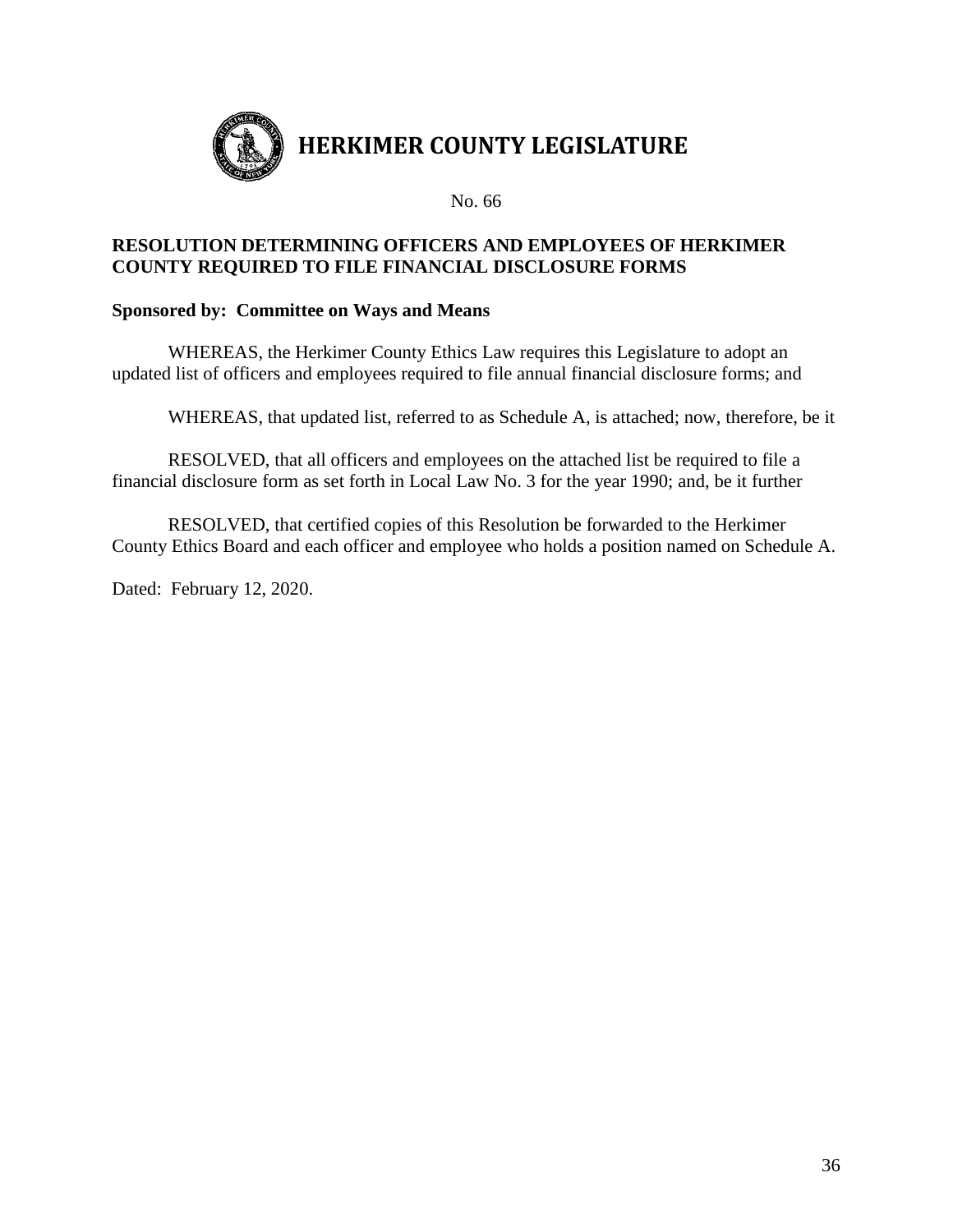#### **2020 Schedule A**

Legislators (16) Chairman (1) County Administrator Clerk of the Legislature Deputy Clerk of the Legislature District Attorney Assistant District Attorney (4) Coroners (4) County Auditor Deputy County Auditor County Treasurer Deputy County Treasurer County Property Agent Budget Officer & Purchasing Agent Deputy Purchasing Agent Real Property Tax Service Director County Clerk/Records Management Officer Deputy County Clerk County Attorney Assistant County Attorney (3) Personnel Officer/Safety Coordinator **Sheriff** Undersheriff Captain Principal Account Clerk Lieutenant(2) Board of Elections Commissioner (2) Information Services Director Information Services Deputy Director STOP -DWI Coordinator Director of Probation Director of Public Health Director of Health Services Supervising Community Health Nurse (2) Director of Community Services Administrative Officer, Mental Health Commissioner of Social Services DSS Attorney (2) Director of Social Services Special Assistant to Commissioner/Personnel Staff Developer Director of Administrative Services (DSS) Head Social Welfare Examiner Managed Care Coordinator WMS Coordinator Child Support Enforcement Coordinator Social Services Employment Coordinator Veterans' Service Agency Director Director of Weights and Measures Director of Office for the Aging Nutrition Services Coordinator